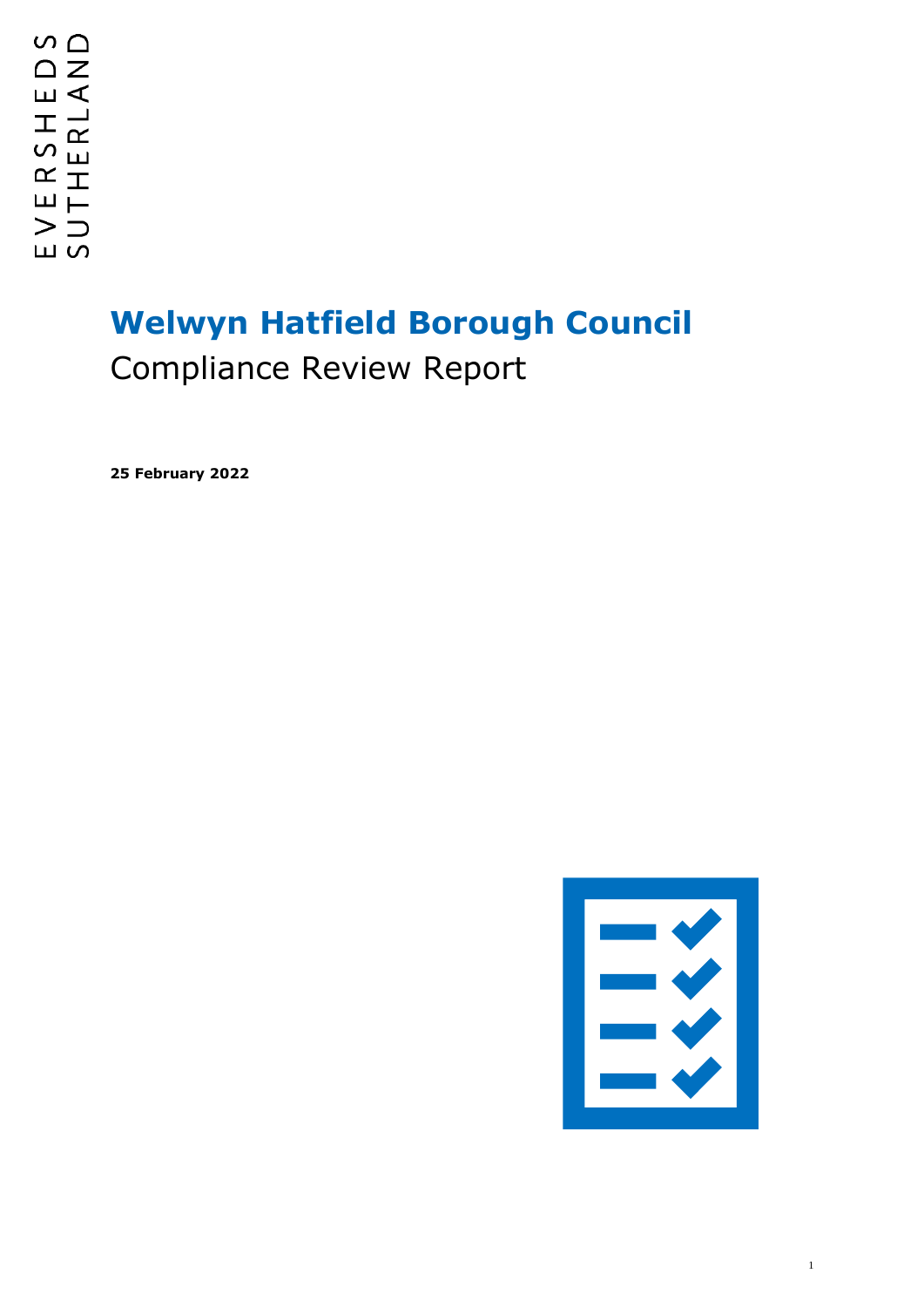## **Contents**

| 1.   | <b>Background</b>                                 | 3                |
|------|---------------------------------------------------|------------------|
| 2.   | <b>Executive Summary</b>                          | $\boldsymbol{4}$ |
| 3.   | <b>Instructions</b>                               | 5                |
| 4.   | <b>Assumptions and Limitations</b>                | 6                |
| 5.   | <b>Legal Position - Housing Compliance</b>        | $\overline{z}$   |
| 6.   | <b>Approach</b>                                   | 11               |
| 7. . | <b>Historic Position</b>                          | 13               |
| 8.   | <b>Awareness of Compliance Issues - Reporting</b> | 16               |
| 9.   | Awareness of Compliance Issues - The BDO Report   | 21               |
| 10.  | <b>Identifying Root Causes</b>                    | 27               |
| 11.  | <b>Current Compliance Process</b>                 | 37               |
| 12.  | <b>Glossary</b>                                   | 39               |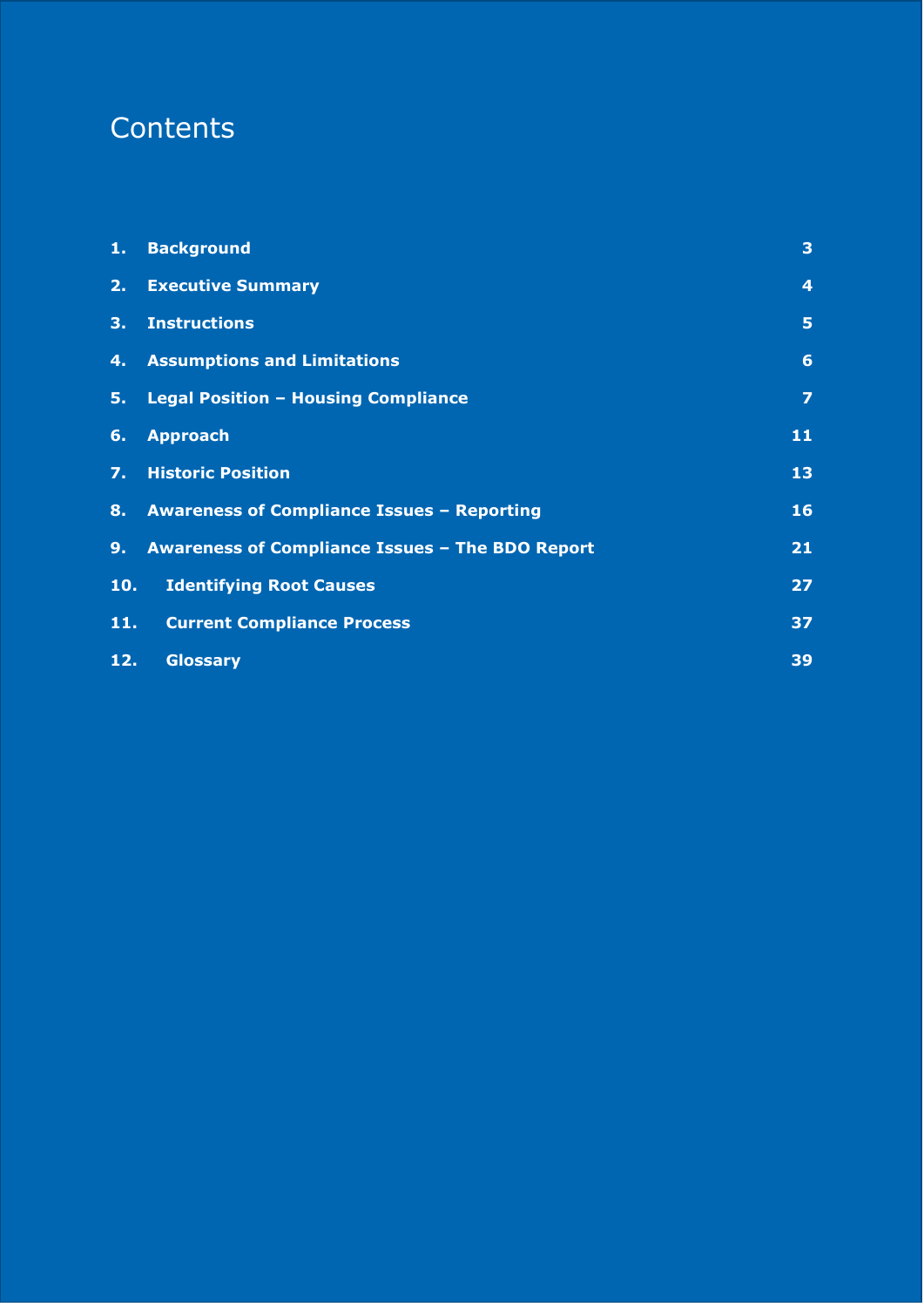## <span id="page-2-0"></span>1. **Background**

- 1.1 Eversheds Sutherland was instructed by Welwyn Hatfield Borough Council (**"the Council"**) in early 2022 to commence a Compliance Process Review (**"the Review"**). The Review has taken place over January and February 2022.
- 1.2 The Review follows the Council's self-referral to the Regulator for Social Housing (**"the Regulator"**) in May 2021. The self-referral focused on the findings of a report produced by BDO in February 2020 (**"the BDO Report"**) which highlighted a number of shortcomings in the way that property compliance was managed within the Council.
- 1.3 The BDO Report was commissioned in late 2019 following an incident which required the interrogation of the Council's approach to managing the water systems within a Councilowned building.
- 1.4 The Regulator's assessment of the information provided by the Council was that the Council had failed to meet statutory health and safety requirements in relation to fire, water, electrical and asbestos safety.**<sup>1</sup>** The Council was found to have breached part 1.2 of the Home Standard and as a consequence, there was the potential for serious detriment to the Council's tenants.
- 1.5 The Council put in place a rectification programme and is considered to be making progress with the same. The Regulator has decided against taking statutory enforcement action thus far on the basis of an assurance that the breach of standard is being remedied. There is regular correspondence between the Council and the Regulator to track progress.
- 1.6 It is intended that the contents of this Report will be shared with the Regulator as further assurance that historic concerns have been identified and that the remedial measures being pursued by the Council will be effective.

**<sup>1</sup>** Decision – Regulatory Notice: Welwyn Hatfield Borough Council – 28 July 2021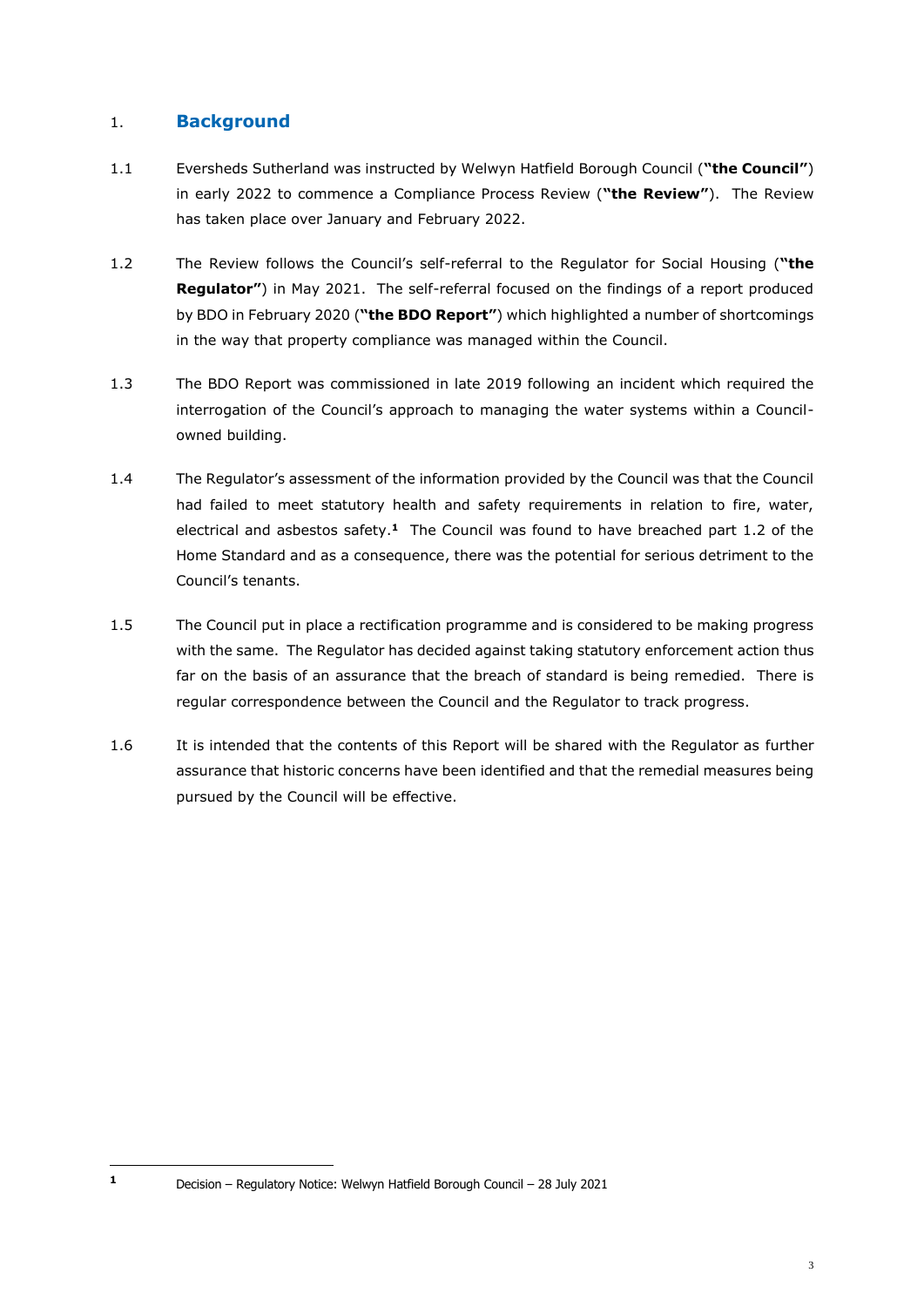## <span id="page-3-0"></span>2. **Executive Summary**

- 2.1 The Council has a plethora of reporting mechanisms, committees and meetings that seek to review and discuss various aspects of its operation. Unfortunately, the concerns regarding housing compliance identified by BDO in early 2020 were not identified by any of the operational parts of the Council. They were, therefore, not reported to the Corporate Management Team (**"CMT"**) or the Cabinet.
- 2.2 There appear to be a number of reasons why housing compliance issues were not at the forefront of the Council's thought process until 2020/21. Among other matters, there were ongoing changes in personnel at all levels within the Council, a number of different systems were being used to capture property data, and roles and responsibilities between different teams and individuals were not clear.
- 2.3 Following publication of the report by BDO in early 2020 there was an opportunity to reflect, share the findings and seek a resolution that was in the interests of service users. Unfortunately, the evidence available during 2020 does not suggest that immediate action was taken. Those that received the BDO Report do not appear to have shared its findings widely, and information streams to the CMT and Cabinet during 2020 do not appear to reflect the reality reported within the document, maintaining the status quo that compliance was being achieved.
- 2.4 Efforts were made to address the findings of the BDO Report during 2020, including the instruction of additional consultants and the recruitment of a new Compliance Manager. Unfortunately, the apparent lack of communication meant that the true state of compliance came as a shock to many in 2021 when the scale was fully understood. Those that should have been informed sooner were left concerned as to what else might have been missed.
- 2.5 We are confident that the changes made during 2021/22 have put the Council in a much stronger position. The changes have created a sustainable solution to achieve compliance whilst also recognising the resource pressures and other challenges that exist in local government. There is now a transparency and frankness around matters of compliance that appears to have been missing.
- 2.6 It will be noted from a review of this Report that there is little reference to good practices and where the Council has suitably controlled risk. This was not the focus of the Review, albeit there are many examples of success within the Council and its approach to keeping its residents safe.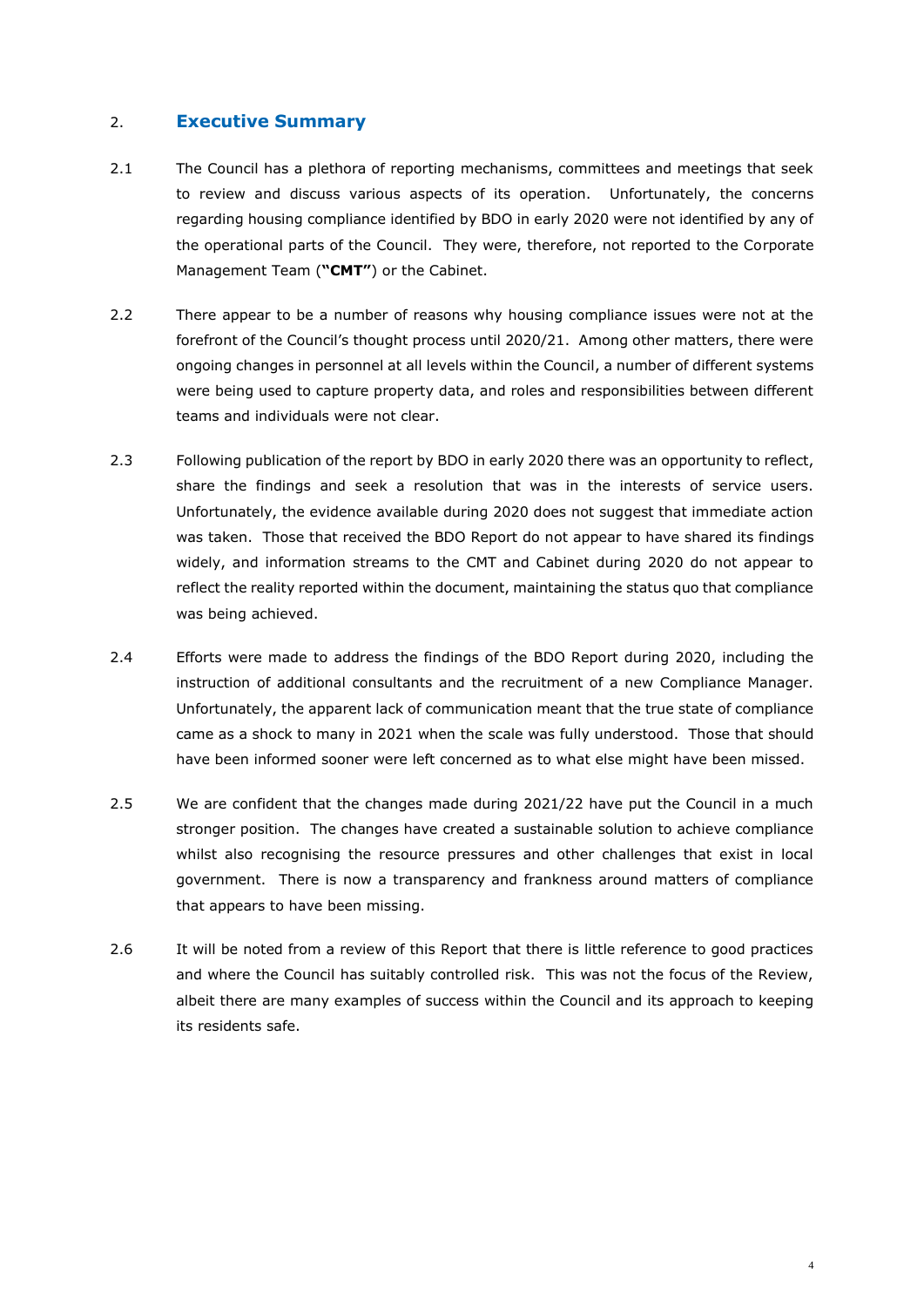## <span id="page-4-0"></span>3. **Instructions**

- 3.1 The nature of the instruction to Eversheds Sutherland is captured within the Review Proposal document submitted to the Council. A number of questions require consideration as part of the Review:
	- How was the compliance of the Council's social housing portfolio able to deteriorate to the condition reported by way of the BDO Report in early 2020?
	- Were the findings of the BDO Report suitably communicated within the Council?
	- Are the changes made since the issues have been uncovered suitable and sufficient to assist with future compliance?
- 3.2 Whilst we have focused on the above questions for the purposes of the Review, we have also investigated any other related avenues that have arisen. If there is an opportunity to learn and prevent a recurrence then that should be pursued.
- 3.3 We have focused on the years 2020 to 2022 for the most part of our Review, being the period when the BDO Report was produced, the issues were uncovered, and remedial actions taken. However, we have considered documents and discussions dating back to 2016/17 onwards in trying to identify root causes and underlying issues.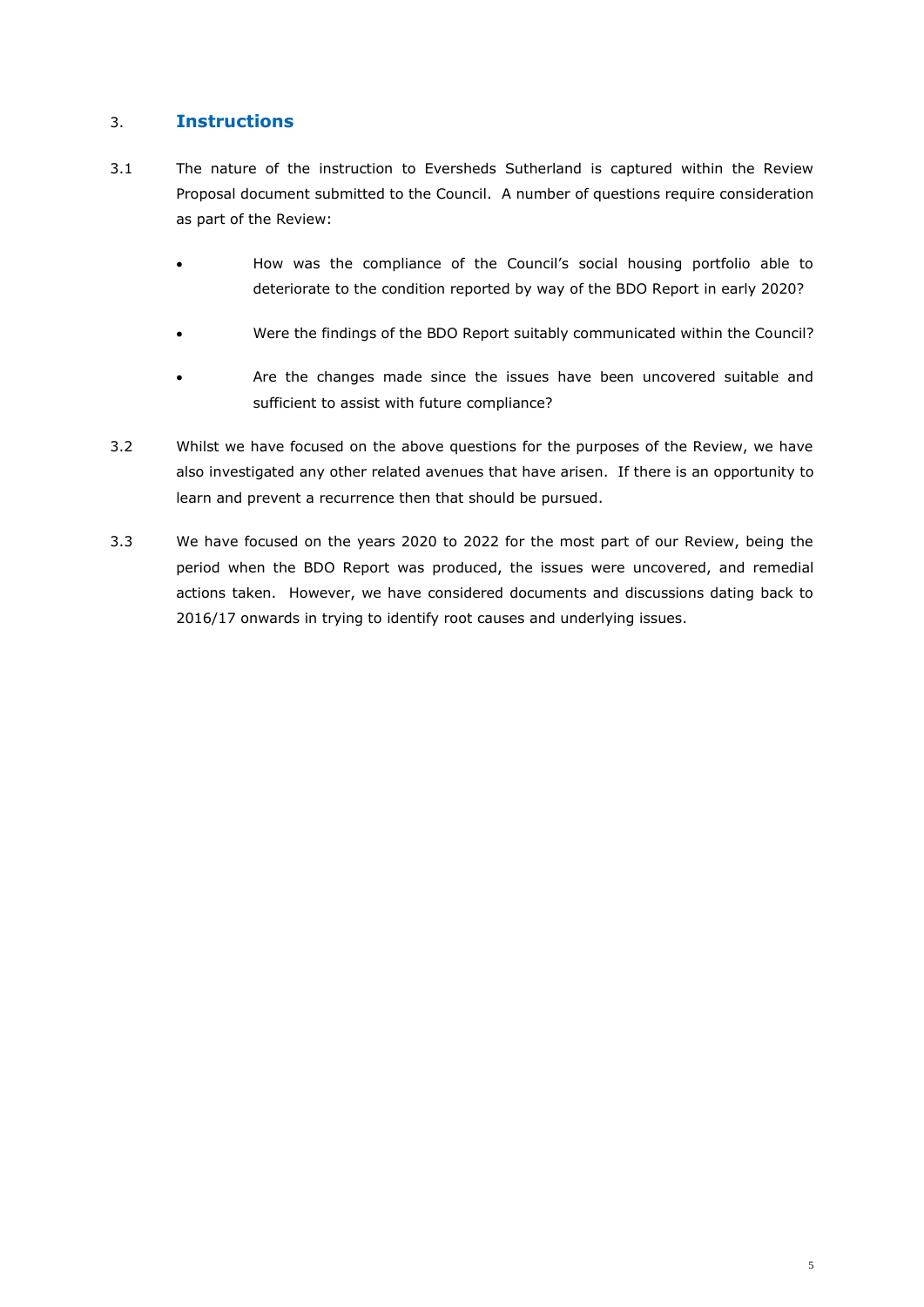## <span id="page-5-0"></span>4. **Assumptions and Limitations**

- 4.1 For the purposes of the Review, we have assumed that the findings of the BDO Report are correct. The BDO Report remains in draft form and we have not sought to establish why a finalised version is not available. Nevertheless, we have no reason to doubt the findings of BDO based on our work on this Review. Indeed, many of the issues identified within the BDO Report have culminated in the situation that was ultimately reported to the Regulator in 2021.
- 4.2 We have been provided with a large number of documents as part of our Review having requested the same as part of broad requests made to the Council's Chief Executive. We have reviewed all of the documents provided. We have assumed that the documents are accurate and that where they record what was said (meeting minutes, for example) that they are agreed. We have had the opportunity to discuss those documents with the individuals spoken to as part of this Review.
- 4.3 We have not been able to recover and review email accounts, nor have we sought to review such correspondence beyond limited email chains that we have been provided with.
- 4.4 There has been a significant turnover of personnel within the Housing Property Services Team of the Council, something which we return to later within this Report. This has meant that we have not been able to speak to all individuals involved in the historic fact pattern. We have not sought to approach individuals who are no longer employed within the Council. Indeed, the purpose of this Review is to consider the internal processes for assurance within the Council, it is not intended to explore the faults of particular individuals.
- 4.5 For those individuals that we have spoken to, this has been part of a discussion process rather than a formal interview. Whilst some individuals have assisted with the response to the Regulator and the associated remedial actions, we have approached each discussion neutrally and without assumption. Where we have been provided with information by an individual, we have taken this information at face value. It is important that we reflect on each individual's perceptions, even if it is shown through other evidence that the perception is based on a mistaken or incomplete view.
- 4.6 Reflecting on the purpose of our Review, we consider that the above limitations do not compromise the effectiveness of the exercise.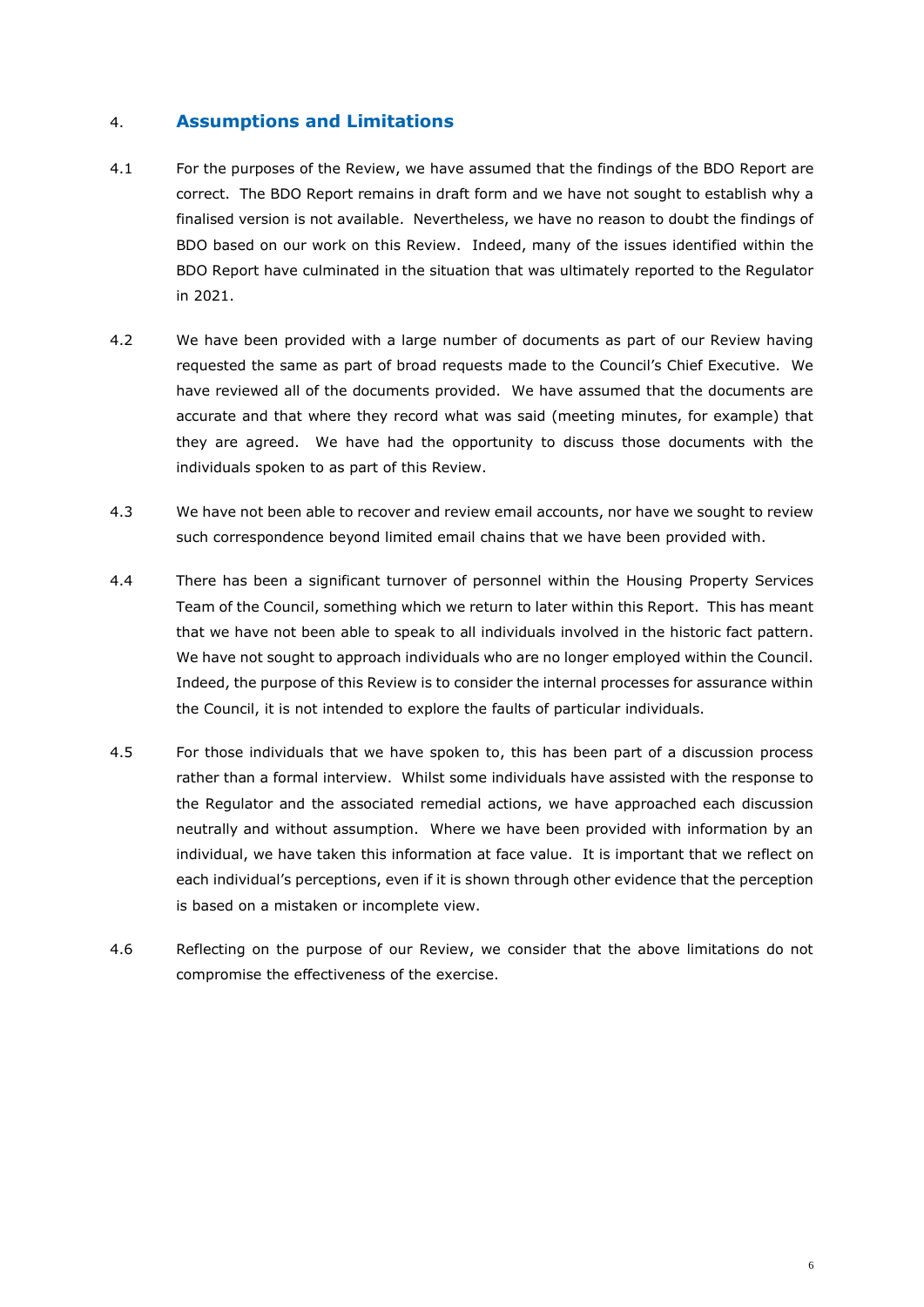## <span id="page-6-0"></span>5. **Legal Position – Housing Compliance**

5.1 We have included below an overview of some of the key health and safety duties and offences that apply to the Council and its employees. Our Review was not intended to identify any potential legal breaches, but we believe it assists to understand the nature of the legal duties when assessing the fact pattern under discussion.

## 5.2 **Duties on the organisation**

- 5.3 The Council has a range of duties captured, primarily, under the Health and Safety at Work etc. Act 1974 (**"HSWA"**). Section 3 of the HSWA imposes a duty on the Council to ensure that its undertaking (including the provision of social housing) does not expose individual users, visitors, contractors or members of the public to risks to their health and safety.
- 5.4 The duty under Section 3 of the HSWA extends 'as far as reasonably practicable'. This requires the Council to balance the risks that its undertaking poses against the sacrifice (in terms of money, time and expertise) necessary to control those risks. The law does not require a risk free environment, but it should be appropriately managed.
- 5.5 Given the legal context, we have not approached this Review expecting a standard of perfection, and neither does the law. We have sought to consider the decisions and actions of the Council in managing housing compliance in the context of the risks posed, as well as the resources of the Council and the other demands on them. We have used our experience of working with other clients in Local Government to consider what is 'reasonably practicable'.
- 5.6 For each of the compliance areas with which this Review is concerned, there are specific regulations dealing with what is expected:

## 5.6.1 **Regulatory Reform (Fire Safety) Order 2005 ("the Order")**

- 5.6.2 Regulation 9 of the Order requires the 'responsible person' to make a suitable and sufficient assessment of the risks to which relevant persons are exposed for the purpose of identifying the general fire precautions he needs to take, typically referred to as a Fire Risk Assessment (**"FRA"**).
- 5.6.3 A FRA must be reviewed by the responsible person regularly so as to keep it up to date and particularly if:
	- there is reason to suspect that it is no longer valid; or
	- there has been a significant change in the matters to which it relates including when the premises, special, technical and organisational measures, or organisation of the work undergo significant changes, extensions, or conversions.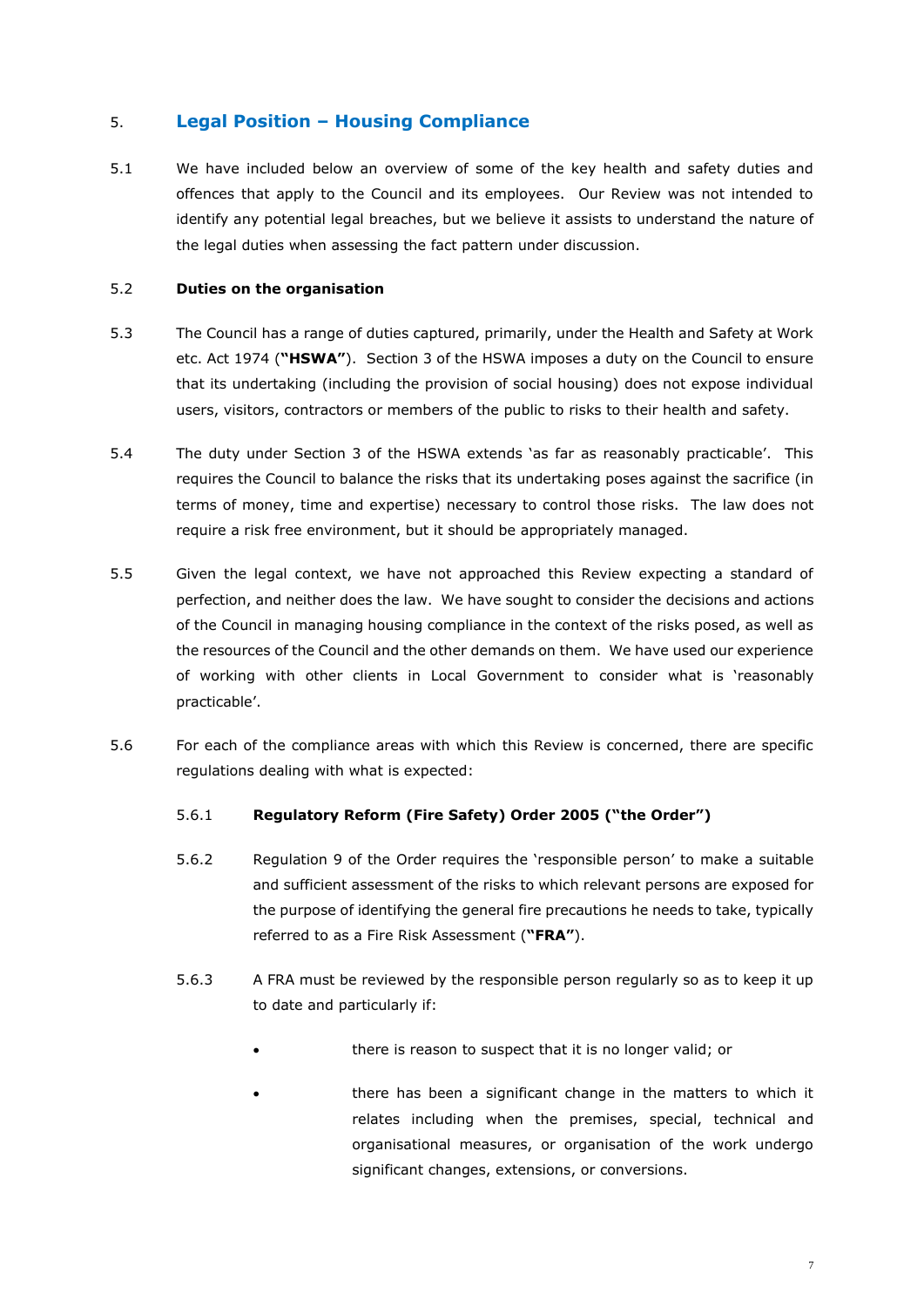5.6.4 Where a FRA identifies the need for control measures, it is expected that they are implemented as appropriate.

## 5.6.5 **Control of Asbestos Regulations 2012**

- 5.6.6 In communal areas, there is a requirement on the dutyholder under Regulation 4 to ensure that a suitable and sufficient assessment is carried out as to whether asbestos is or is liable to be present in the premises. The dutyholder must ensure that the assessment is reviewed without delay if:
	- there is reason to suspect that the assessment is no longer valid; or
	- there has been a significant change in the premises to which the assessment relates.
- 5.6.7 Where asbestos is identified, there is a requirement for a plan to be drawn up in order to ensure that asbestos is removed, repaired and otherwise monitored to ensure that it does not pose a risk.

## 5.6.8 **Gas Safety (Installation and Use) Regulations 1998**

- 5.6.9 The regulations require annual gas safety checks on every gas appliance or flue within a premises. Such work must be performed by a Gas Safe registered engineer.
- 5.6.10 Records of such checks must be communicated to tenants.

## 5.6.11 **Control of Substances Hazardous to Health Regulations 2002**

- 5.6.12 If the management of water systems is not properly assessed, with identified control measures implemented, there is the risk of legionella bacteria building up. Such bacteria is rightly considered a hazardous substance for the purpose of these regulations.
- 5.6.13 A water risk assessment should be completed for every premises in order to identify the risks presented by each water system (e.g. dead ends, rarely used outlets, etc.). The assessment should also identify control measures to manage the risk, which will likely include flushing of rarely used outlets, temperature checks, etc.
- 5.6.14 Water risk assessments (typically referred to as legionella risk assessments) should be reviewed regularly and, in particular, when there have been changes to the building or the water system involved.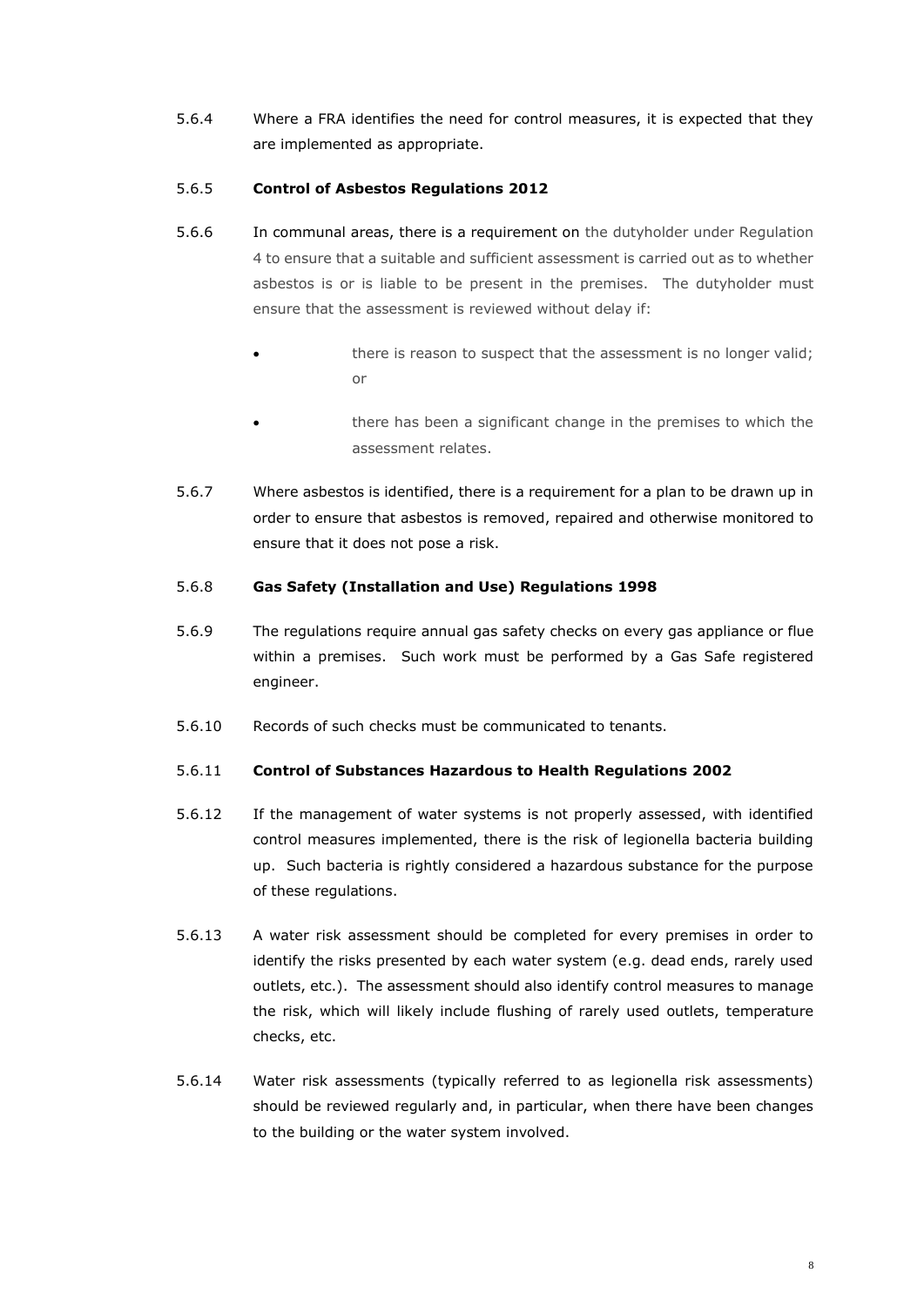## 5.6.15 **Electrical**

- 5.6.16 There are a range of different regulations governing the approach to electrical installations in rented properties. It is commonly accepted practice that tests of electrical installations in premises should be conducted every five years.
- 5.7 Our Review has focused on the above five elements of housing compliance, as they will often pose the greatest risk to occupants. However, we have not ignored the overall duty of care that rests on the Council to ensure the safety of residents. We have considered the general approach to health and safety management of social housing and compared this to the expectations of the HSE in its guidance document INDG 275**<sup>2</sup>** , from which the below flow diagram is extracted:

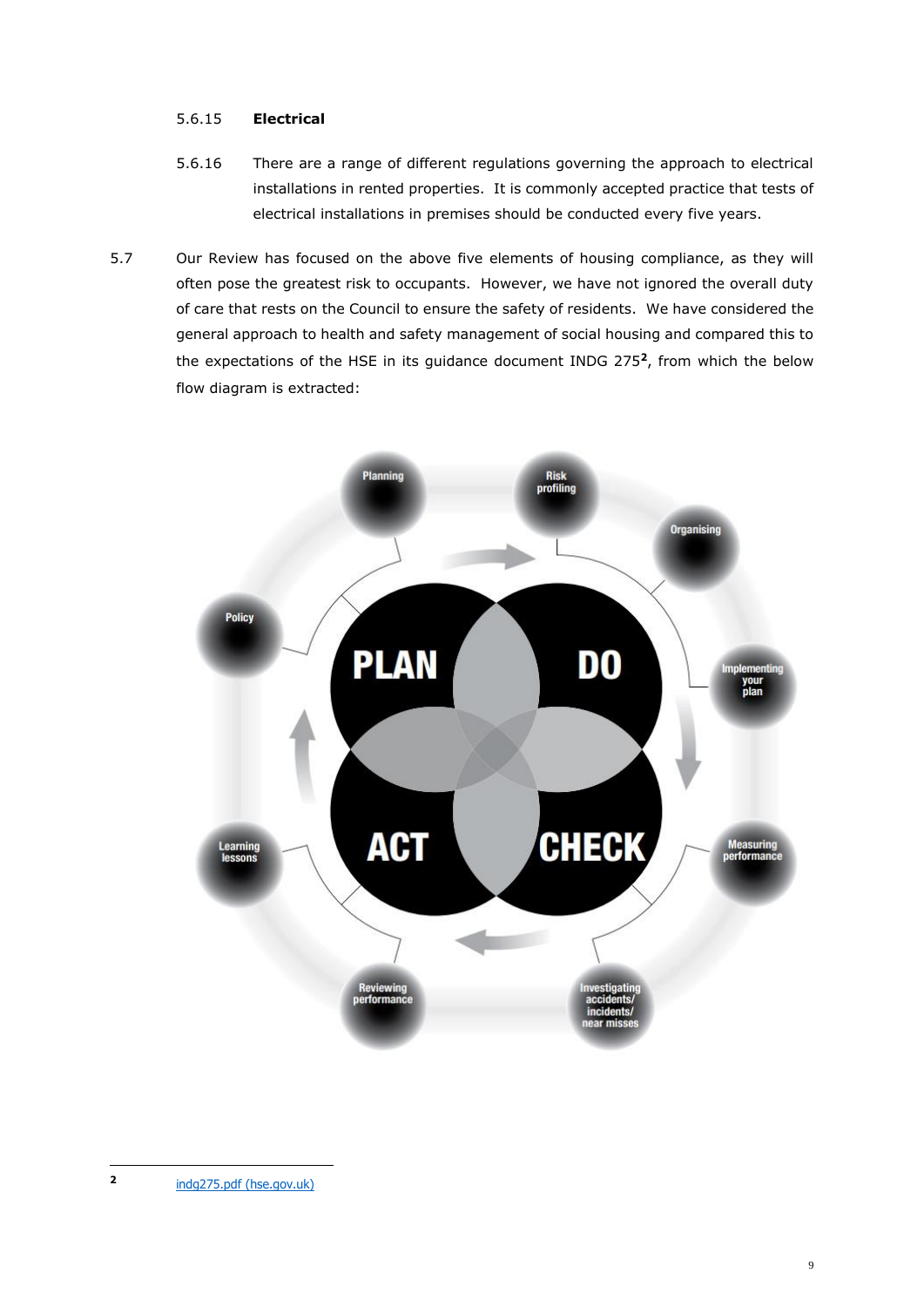## 5.8 **Duties on individuals**

- 5.9 Section 7 of the HSWA is an offence that can only be committed by individuals, not organisations. The offence relates to the conduct of every employee whilst at work, and requires employees:
	- to take reasonable care for the health and safety of themselves and of other persons who may be affected by their acts or omissions at work, such as residents or contractors; and
	- as regards any duty or requirement imposed on the Council, to cooperate with the Council so far as is necessary to enable that duty or requirement to be performed / complied with.
- 5.10 All employees of the Council are expected to exhibit a standard of reasonable care whilst at work, meeting the requirements of their role, complying with instructions of the organisation / management and raising any concerns regarding their health and safety or that of others.
- 5.11 Section 37 of the HSWA sets out a further offence that is made out when an 'organisational' offence is committed, i.e. an offence under Section 2 or 3 HSWA (or a regulatory offence) and that offence is shown to have been committed through the consent, connivance or neglect of a senior individual working within the Council.
- 5.12 The offence captured under section 37 imparts a duty on senior individuals to take action when they become aware of failures, and to follow the expectations of their role in order to identify other potential concerns.
- 5.13 The regulator for health and safety in England, the Health and Safety Executive (**"HSE"**), has produced guidance**<sup>3</sup>** which provides that the following are relevant considerations when assessing if an offence is made out under section 37 of the HSWA:
	- was the matter, in practice, clearly within the manager's effective control;
	- did the manager have personal awareness of the circumstances surrounding, or leading to, the offence;
	- did the manager fail to take obvious steps to prevent the offence; and
	- were there previous warnings or advice to the manager.

**3**

[Proceedings against director, manager, secretary or other similar officer -](https://www.hse.gov.uk/enforce/enforcementguide/investigation/identifying-directors.htm) Investigation - Enforcement Guide [\(England & Wales\) \(hse.gov.uk\)](https://www.hse.gov.uk/enforce/enforcementguide/investigation/identifying-directors.htm)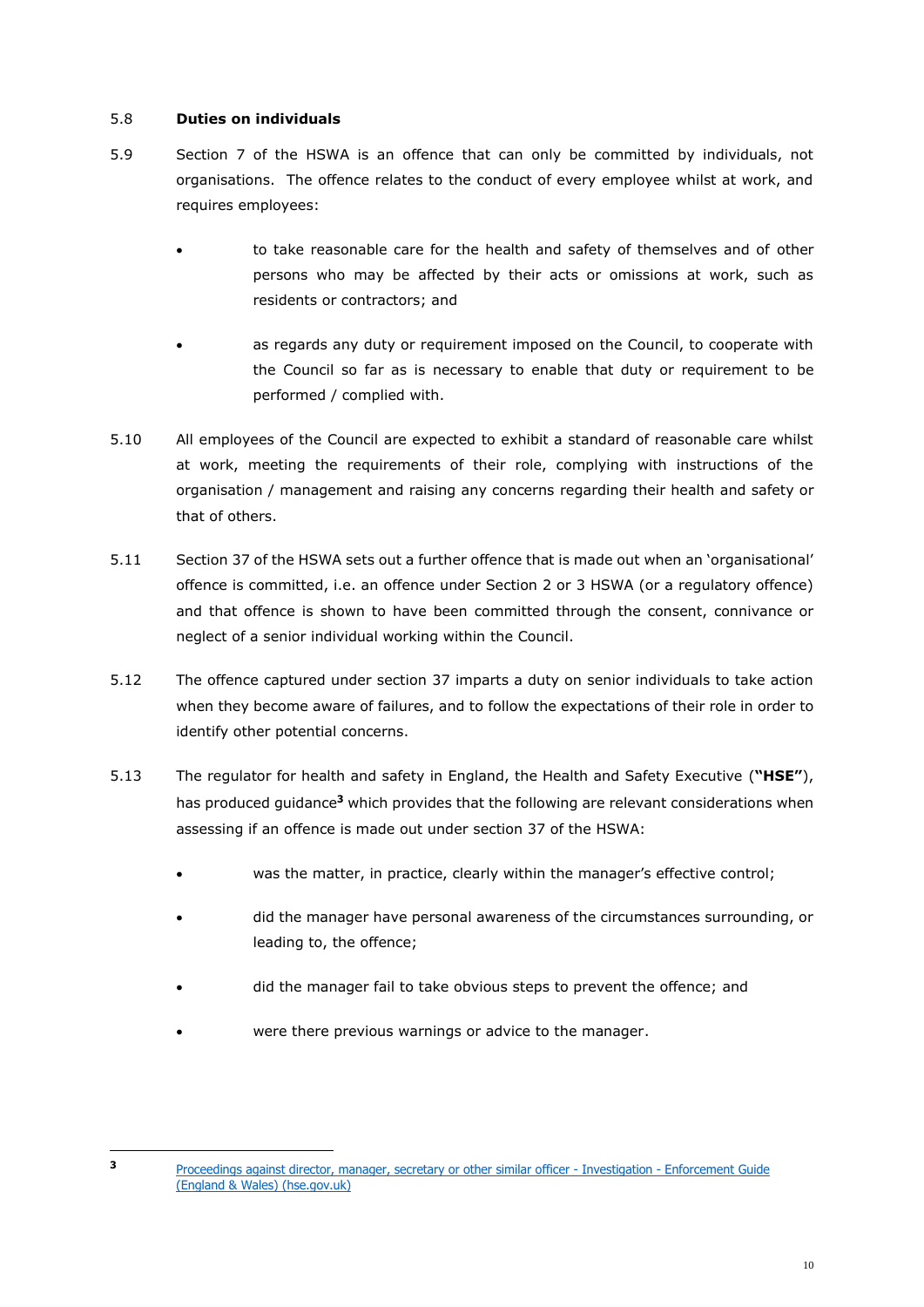## <span id="page-10-0"></span>6. **Approach**

- 6.1 We understand the purpose of this Review is part of the Council's overall plan to improve its management of housing compliance. We are therefore instructed to consider the root causes of the issues reported to the Regulator, and whether the Council's planned improvements will sufficiently deal with the areas of concern.
- 6.2 Whilst the fact pattern involved does not strictly revolve around an incident or accident, we are guided in our approach by the guidance produced by the HSE. The HSE has produced Health and Safety Guidance document 245 titled 'Investigating accidents and incidents'.**<sup>4</sup>**
- 6.3 The guidance uses a domino analogy to highlight the importance of identifying the root causes of problems, in Figure 4 of the guidance document:



- 6.4 The note that accompanies the above image advises us: *"Each domino represents a failing or error which can combine with other failings and errors to cause an adverse event. Dealing with the immediate cause (B) will only prevent his sequence. Dealing with all causes, especially root causes (A) can prevent a whole series of adverse events."*
- 6.5 We have adopted the above approach for the purposes of our Review. There were immediate causes to the issues reported to the Regulator. However, we need to understand the root causes in order to prevent a recurrence as noted within the HSE guidance: *"Simply dealing with the immediate causes of an adverse event may provide a short-term fix. But, in time, the underlying/root causes that were not addressed will allow conditions to develop where further adverse events are likely, possibly with more serious consequences. It is essential that the immediate, underlying causes and root causes are all identified and remedied."*

**<sup>4</sup>** A free copy can be obtained at: [Investigating accidents and incidents: A workbook for employers, unions, safety](https://www.hse.gov.uk/pubns/hsg245.pdf)  [representatives and safety professionals HSG245 \(hse.gov.uk\)](https://www.hse.gov.uk/pubns/hsg245.pdf)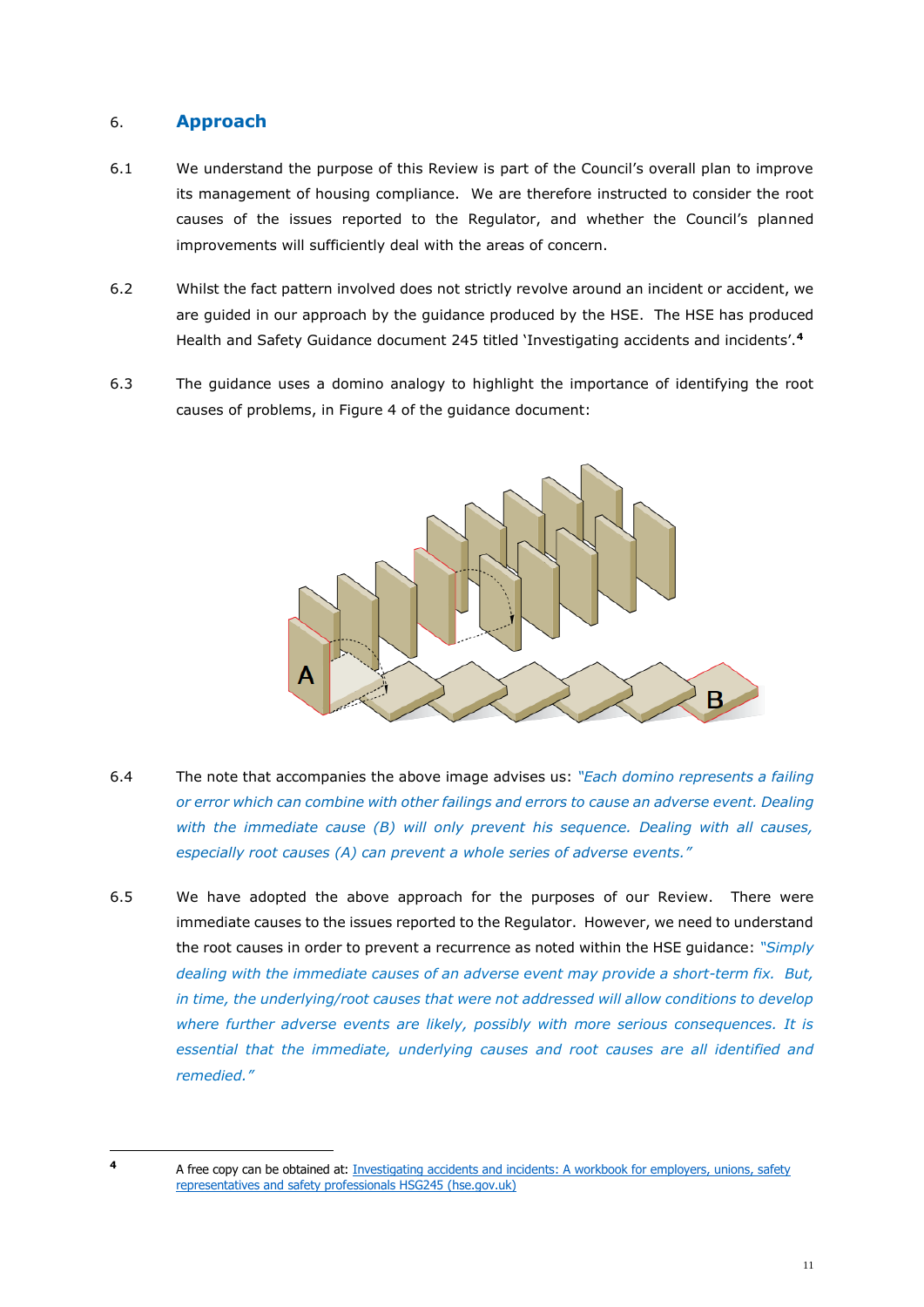- 6.6 Our involvement in similar reviews has highlighted to us the risk of trying to identify and focus on individual human errors. In the current scenario, individuals may not have behaved the way that the Council would have expected or wanted them to and we understand that other internal processes have been followed in this regard. However, a review that solely focuses on identifying and punishing human error will not achieve the Council's ultimate aim for the current exercise.
- 6.7 From our discussions with the senior leadership of the Council, we are agreed that the Review is an exercise in reflection. Rather than trying to identify how individuals may have let the Council down, the Council sees the value in understanding why its processes for assurance failed to identify and deal with the issues sooner. To the extent that there is human error, the Council sees the value in focusing on the circumstances in which that error occurred. We are guided once again by the HSE guidance on the risks associated with an investigatory slant towards human error: *"Underpinning the 'human error' there will be a number of underlying causes that created the environment in which human errors were inevitable. For example inadequate training and supervision, poor equipment design, lack of management commitment, poor attitude to health and safety."*
- 6.8 We are grateful for the assistance of the Council and its staff during the course of the Review, including the candour they expressed during our discussions, and the willingness to support our various requests.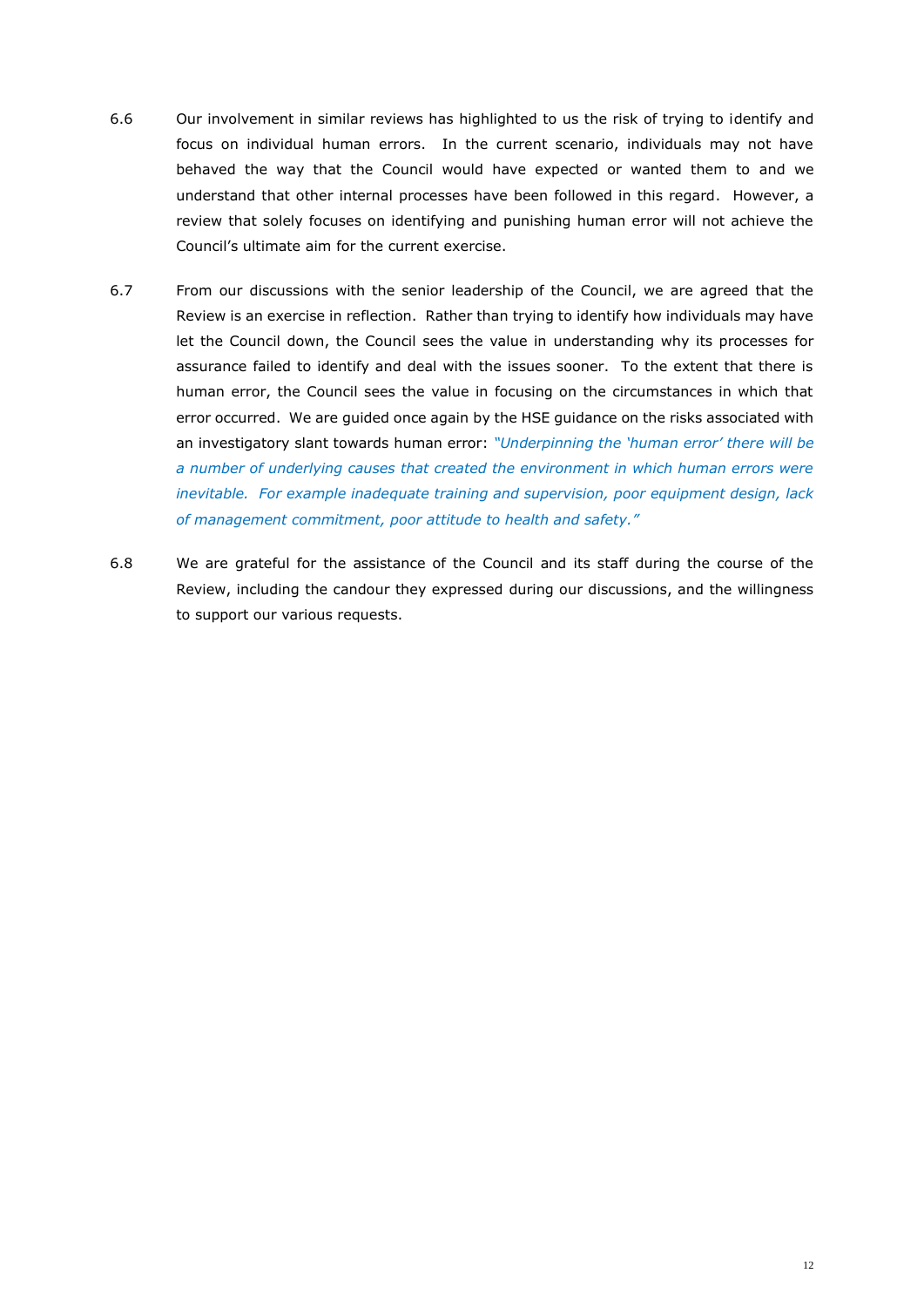## <span id="page-12-0"></span>7. **Historic Position**

7.1 We have investigated the period prior to 2020/21 to consider whether there are lessons to be learned or particularly relevant background. We have included our findings below.

## 7.2 **Management under the Housing Trust**

- 7.2.1 Prior to 2016/17, the social housing with which we are concerned was managed by the Welwyn Hatfield Community Housing Trust (**"the Housing Trust"**). The Housing Trust was incorporated on 9 January 2009 and dissolved on 14 August 2018.**<sup>5</sup>**
- 7.2.2 The Housing Trust was an arms-length management organisation wholly owned by the Council which commenced operations on 1 April 2010. The Council had delegated management of its housing stock to the Trust and the Trust agreed, among other things, to: *"manage and maintain the housing stock"*. **<sup>6</sup>** We interpret this obligation to include the management of housing compliance.
- 7.2.3 The Council monitored the work of the Housing Trust by the use of key performance indicators (**"KPI"**) specified through the annual delivery plan agreed with the Council. The KPI were said to have been reported to the Council's Cabinet Housing and Planning Panel.
- 7.2.4 We have had the opportunity to review the meeting minutes and supporting documents associated with meetings of the Cabinet Housing and Planning Panel. Prior to its reintegration, a meeting was held on 9 February 2017 at which the Executive Director (Housing and Communities) presented a summary of the Housing Trust's key performance for Q3. The report deals with gas safety, noting that 99.98% of properties have had the appropriate gas safety check. There is no reporting of any of the other compliance metrics with which this Review is concerned.
- 7.2.5 Whilst the above information is of interest, and will be relevant in later findings, our Review has not focused on the management of compliance whilst under the control of the Housing Trust. Housing was under the direct control of the Council (following reintegration) for at least two years before the review conducted by BDO. Our interest, however, arises in the process of reintegration.

## 7.3 **Reintegration of the Housing Trust**

7.3.1 As reported in the Directors Report and Financial Statements for the Housing Trust in 2015/16, the Council completed a review of the Housing Trust and had

**<sup>5</sup>** Companies House Records for Welwyn Hatfield Community Housing Trust Limited

**<sup>6</sup>** Strategic Report contained within the Directors Report and Financial Statements 2015/16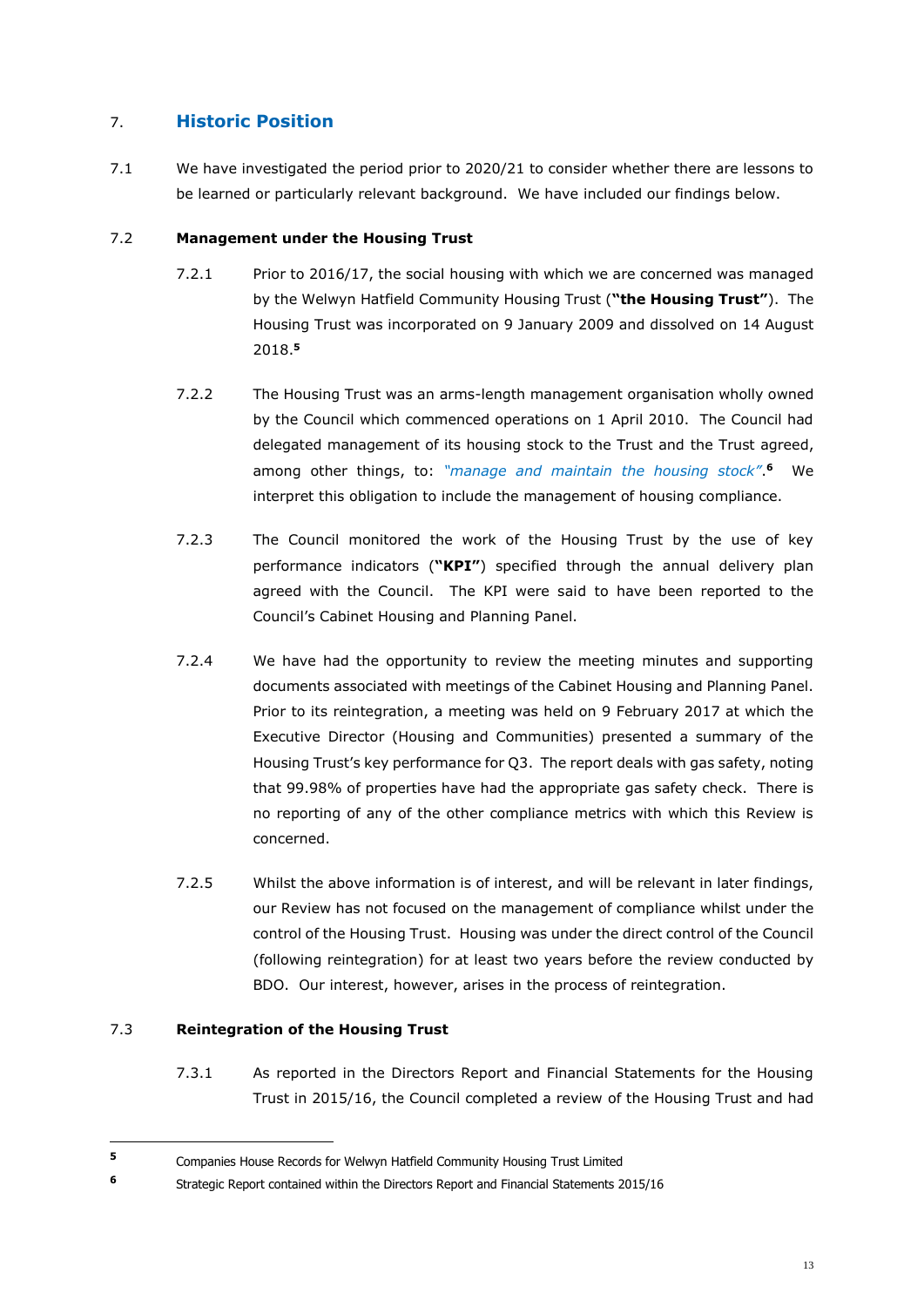taken the decision to integrate management back in to the Council's existing structures. It is noteworthy that there is recognition of: *"budget pressures facing both housing and non-housing budgets"* with the reintegration intended to: *"attempt to seek efficiencies through the merging of back office functions like human resources, accountancy and governance support."* We shall explore these issues in more detail later within this Report.

- 7.3.2 The reintegration was subject to significant planning and oversight. Timelines were prepared to track progress and a Task Group of key stakeholders and Council representatives was established to provide oversight.**<sup>7</sup>** In October 2016, it was agreed that: *"a risk assessment be carried out to identify the potential impact of the reintegration of the housing service and the winding-up of the Trust."<sup>8</sup>*
- 7.3.3 **Findings**  Our Review has uncovered the following which we consider to be of relevance during the reintegration:
	- Beyond the ongoing reporting of KPI, there appears to have been very little consideration given by the Council to the state of housing compliance prior to the transition from the Housing Trust. We understand that a legal advice was provided to the Council, along with a due diligence questionnaire, but this did not highlight compliance matters.**<sup>9</sup>** It was, in essence, to be 'business as usual'.
		- It was decided to merge relevant policies and edit them over time.**<sup>10</sup>** However, during the BDO review two years later some Housing Trust documents were provided to BDO with the assumption that they remained 'live' documents within the Council. This would suggest a lack of ownership of the change, which was required to ensure that processes were still being followed post-reintegration. To the extent that new documents did exist, the fact that Housing Trust versions were provided during the BDO review raises questions as to whether the new version had been suitably communicated.

The decision not to conduct a fresh review of housing compliance policies and processes was a missed opportunity to reset the

**<sup>7</sup>** Minutes of Housing Trust Management Board meeting – 11 October 2016

**<sup>8</sup>** Minutes of Housing Trust Management Board meeting – 11 October 2016

**<sup>9</sup>** Due Diligence Questionnaire dated 9 January 2017

**<sup>10</sup>** Minutes of Housing Trust Management Board meeting – 7 December 2016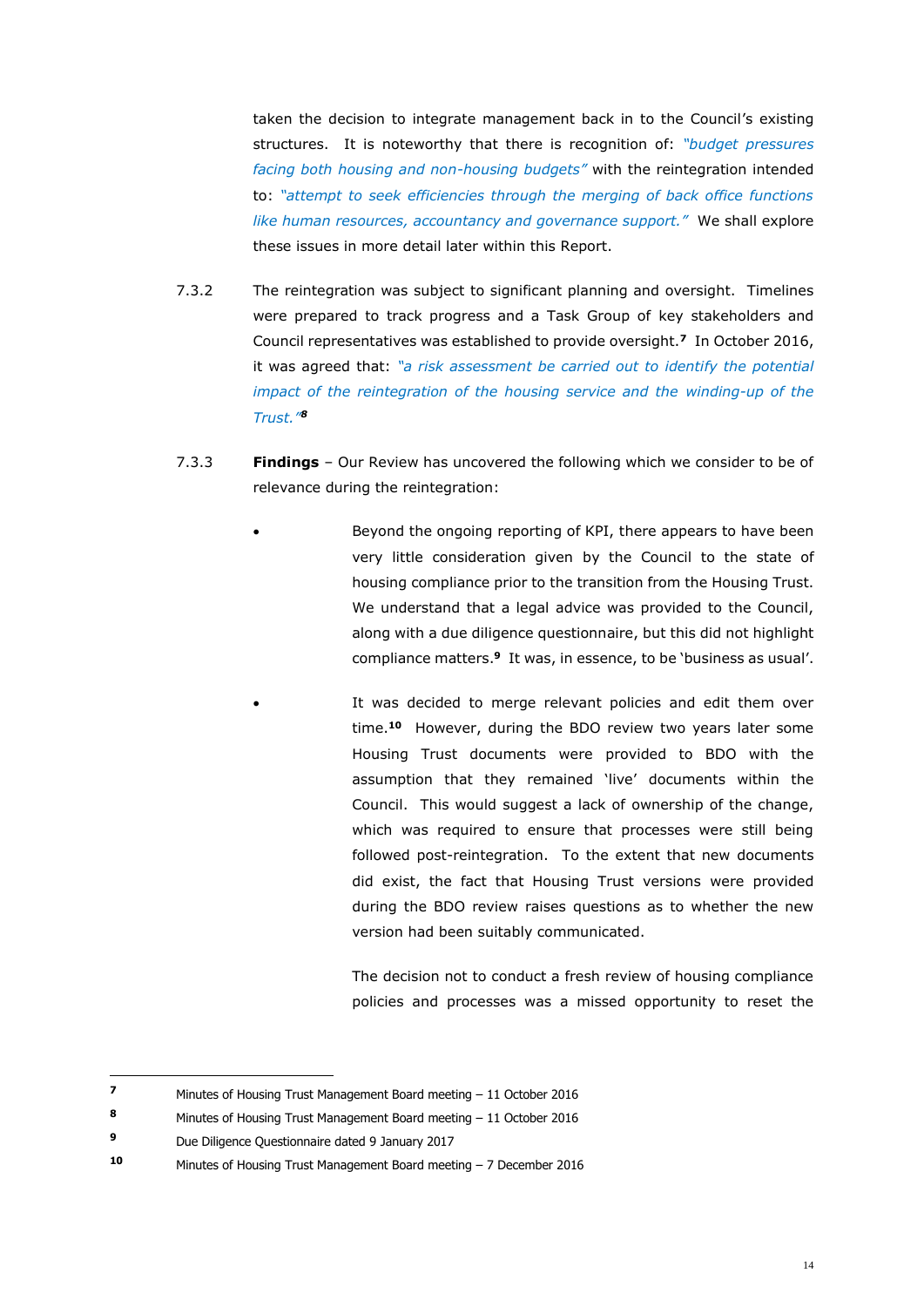Council's approach and ensure that the reintegration was as seamless as possible.

It is not until recently that there is now a Policy Review Forum involving the Risk and Resilience Manager, the Health and Safety Officer, Compliance Manager, among others.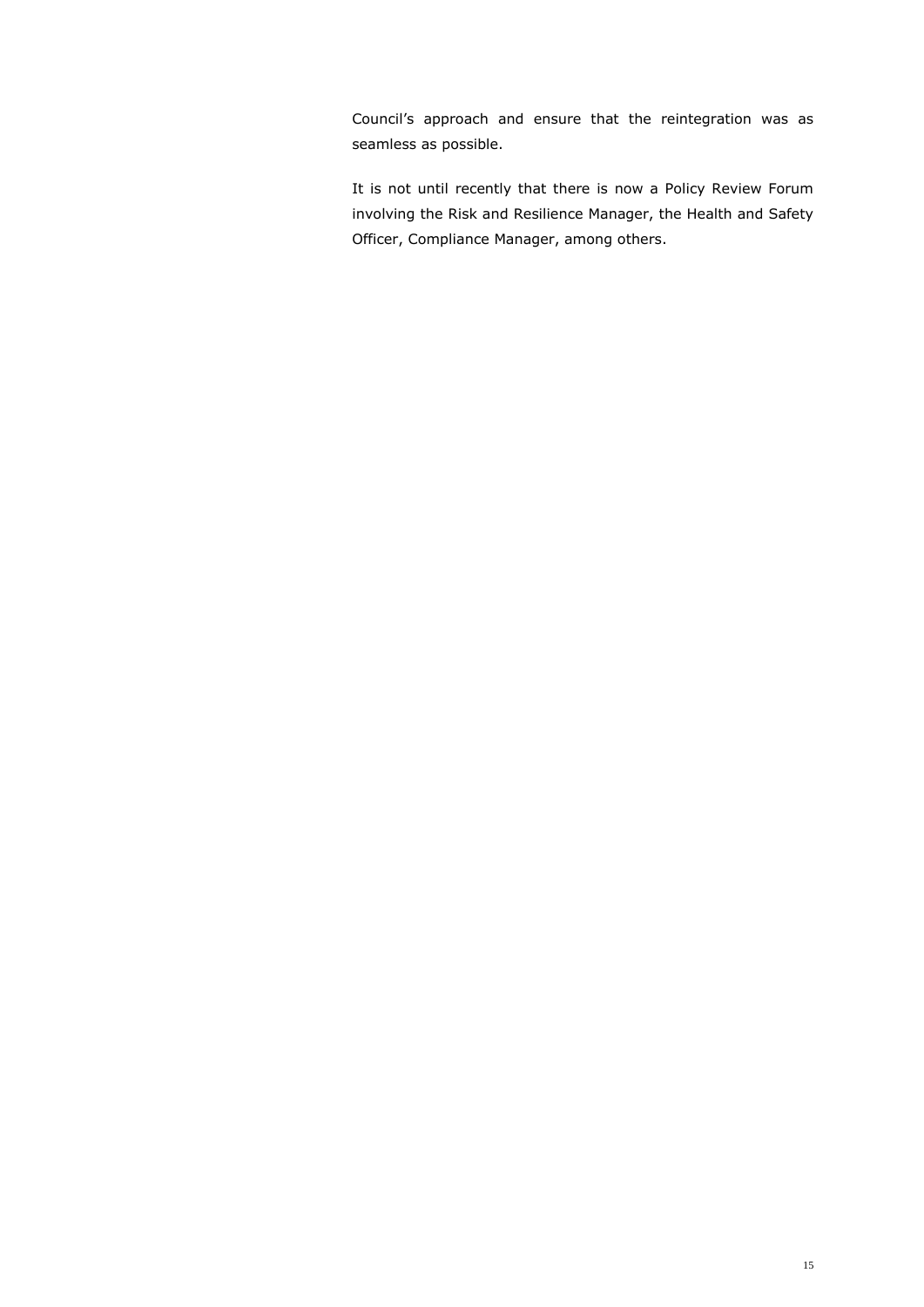## <span id="page-15-0"></span>8. **Awareness of Compliance Issues – Reporting**

8.1 We have reviewed a significant number of meeting minutes and reports generated for various other meetings to understand the picture of compliance that was painted within the Council, and whether such revealed the need to investigate further.

## 8.2 **Meetings of the CMT**

- 8.3 We have reviewed the minutes of CMT meetings and reports provided to the same to review the knowledge of that body of people, and whether there was an opportunity to intervene. From a responsibility and control perspective, it is essential that the CMT is well informed about matters of compliance and has regular visibility of performance.
- 8.4 Nevertheless, the CMT is reliant upon appropriate reporting from those teams that sit below it within the Council. It would not be reasonably practicable for a body such as the CMT to investigate the accuracy of all data reported to it, absent a particular concern or trend.
- 8.5 We have broken down any salient points from our study of the CMT meeting minutes in the years leading up to the publication of the BDO Report in February 2020. In particular the receipt of Quarterly Health and Safety Reports produced by the Risk and Resilience Team. We note the explanation given as to purpose of the reports: *"The Corporate Management Team can be assured that the council takes a mature attitude to managing health and*  safety risks, concentrating our efforts on the identification and management of real *foreseeable risks and not focussing on the trivial."* The awareness and actions of the CMT have to be seen in the context of this statement.
- 8.6 A number of KPIs were agreed as part of the Council's 2019 health and safety policy. The KPIs were intended to provide assurance to the CMT that the Council is meeting its statutory duty. We have selected particular highlights between 2017 and 2019 as indicated below:
	- 8.6.1 **2017**
	- 8.6.2 A Quarterly Health and Safety Report (for Q1 of 2017) was produced to update the CMT. It does not identify any significant non-compliances.
	- 8.6.3 **2018**
	- 8.6.4 A Quarterly Health and Safety Report (for Q1 of 2018) was produced to update the CMT. The report provides Q3 of 2017 performance for a range of housing health and safety matters. The statistics present a very favourable picture in relation to ongoing housing compliance.
	- 8.6.5 A Quarterly Health and Safety Report (for Q2 of 2018) was produced to update the CMT. Again, there are no particular areas for concern raised.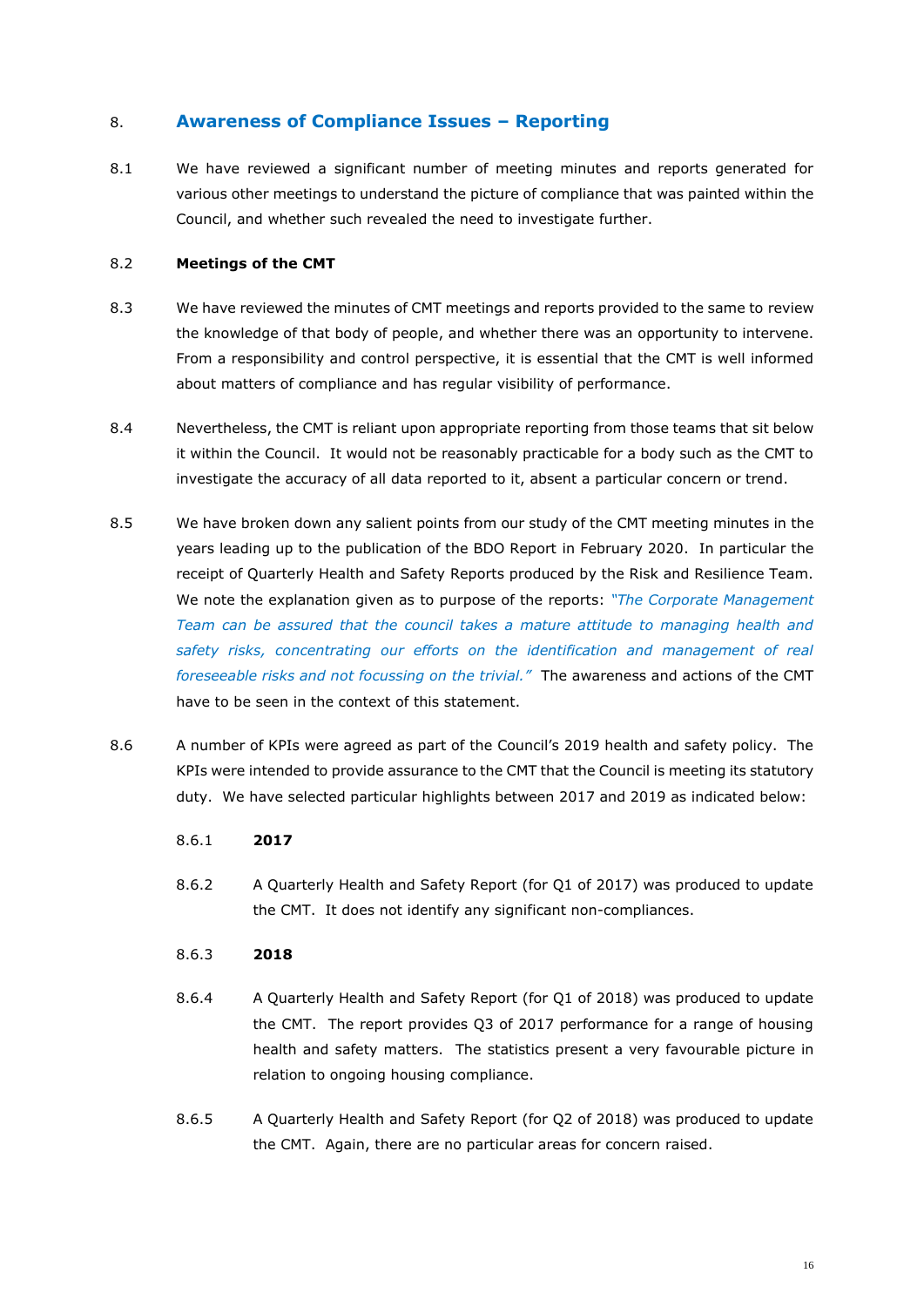## 8.6.6 **2019**

- 8.6.7 The meetings that took place in 2019, and the information provided to those meetings, is arguably more relevant to our Review. The meetings occur at a time proximate to the situation investigation by BDO. We have therefore spent significant time interrogating the figures provided in 2019.
- 8.6.8 We have reviewed the KPI statistics given to the CMT on 17 July 2019 which cover the period 1 April 2019 to 30 June 2019 and we can summarise as follows:
	- Asbestos From a housing stock of 8,893 properties with 444 communal areas requiring re-inspections, from 2018, 47 properties required urgent remediation. 37 of those had been completed with 10 remaining, of which 6 are identified as to be completed as part of ongoing works;
	- Asbestos 100% of communal areas, sheltered schemes, community centres had asbestos management plans and surveys;
		- Fire 100% of fire risk assessments have been completed. All 'Category A' actions have been completed and the balance are 'Category C' items;
			- Gas Safety There are three properties that do not have a valid and in date gas certificate, giving a compliance figure of 99.97%. All remaining cases have been referred to the legal team to obtain access;
			- Electrical Safety The communal areas do not require a re-test for another five years and suitable progress is being made in testing dwellings; and
		- Water Hygiene 44 remedial actions are outstanding but are said to be awaiting the completion of the required Section 20 process due to relatively high costs. It is confirmed that constant monitoring is being effected to ensure that the residual risk to the Council is minimal.
- 8.6.9 It is difficult to align the relatively good performance set out above with the findings of BDO and the work that was required during 2020/21. It may simply be that the lack of data ownership has resulted in an inaccurate picture being presented.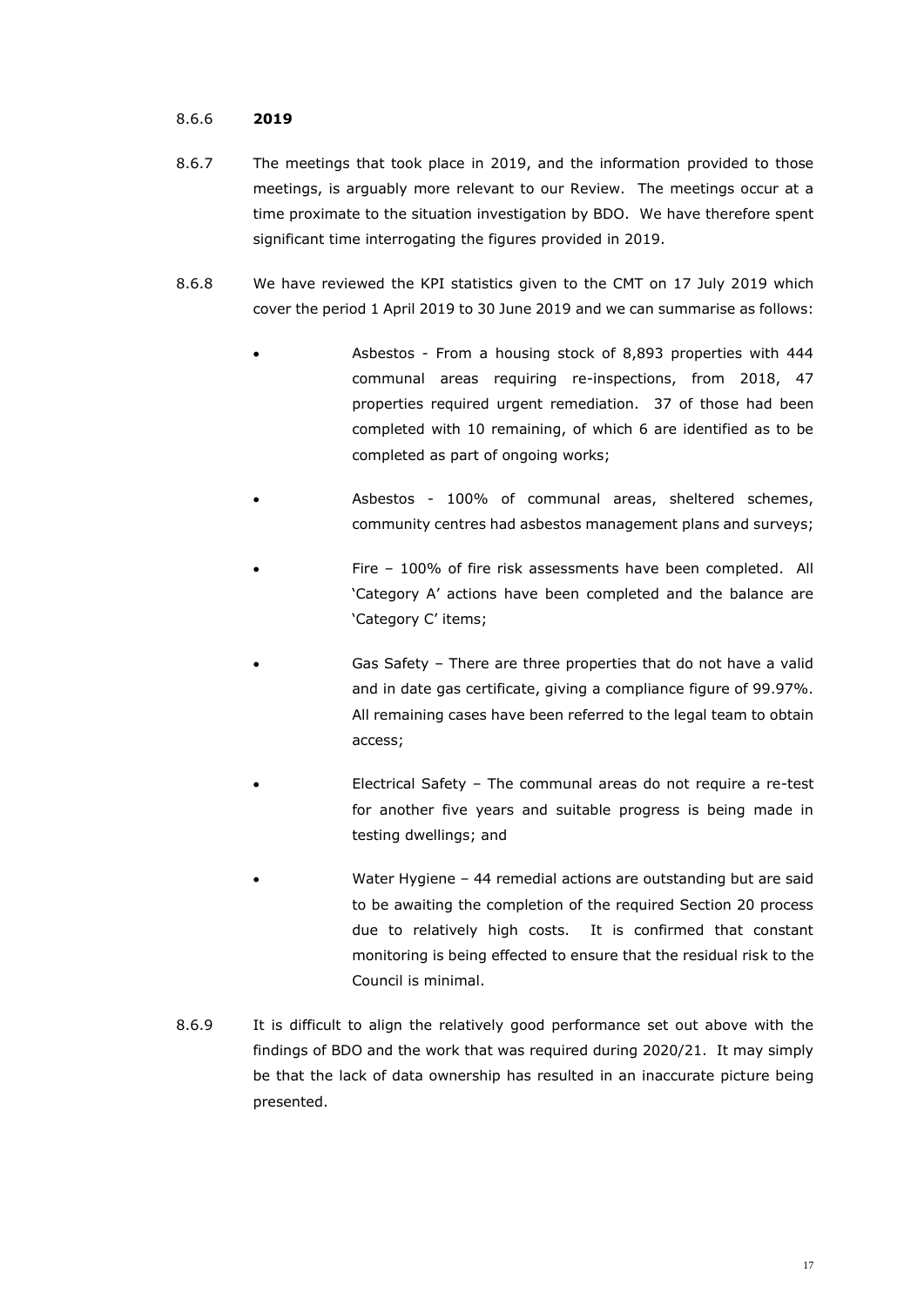- 8.6.10 **Findings -** Having considered the reporting to CMT, we make the following findings:
	- There was no specific minuted discussion of a property compliance issue within the minutes between 2018 and 2020, either to confirm compliance of the housing portfolio or otherwise. The CMT fell into the trap of being reactionary, and may only have become aware by way of exception reporting.
	- The reports regarding property compliance were held on a virtual platform and there was no guarantee that they had been properly read and understood by CMT members.
	- The KPI statistics provided to the CMT did not immediately flag significant issues with property compliance.
	- The way that the compliance statistics were reported was not particularly user friendly, and would take a level of understanding to interpret whether the reported information gives rise to a particular issue.

## 8.7 **Reporting to the Cabinet**

- 8.7.1 The information that is passed from the CMT to Cabinet in September 2019 is particularly close in time to the findings of BDO, and represents the time period during which BDO's findings occurred. We note the following:
- 8.7.2 The KPI figures provided to the Cabinet for Q1 of 2019 report relatively minor issues with gas compliance*: "At the end of Quarter 1 there were 3 properties that did not have a valid and in date gas safety certificate from a housing stock of 8,893 properties containing gas."* This represented a performance of 99.97% and even for those properties, they: *"were all referred to the council's legal team to secure access through injunctions."* **<sup>11</sup>** With a housing portfolio exceeding 8,500 properties, it would be reasonable to assume that 99.97% compliance was not a cause for concern, especially as the remaining properties were being dealt with.
- 8.7.3 The same Cabinet meeting also considered a report produced by the Risk and Resilience Team referred to as 'Risk Management' which: *"brings to Members' attention the current strategic and top operational risks facing the Council, as determined by Corporate Management Team and Heads of Service. These risks*

**<sup>11</sup>** Key Performance Indicators – Quarter 1, as reported to the Cabinet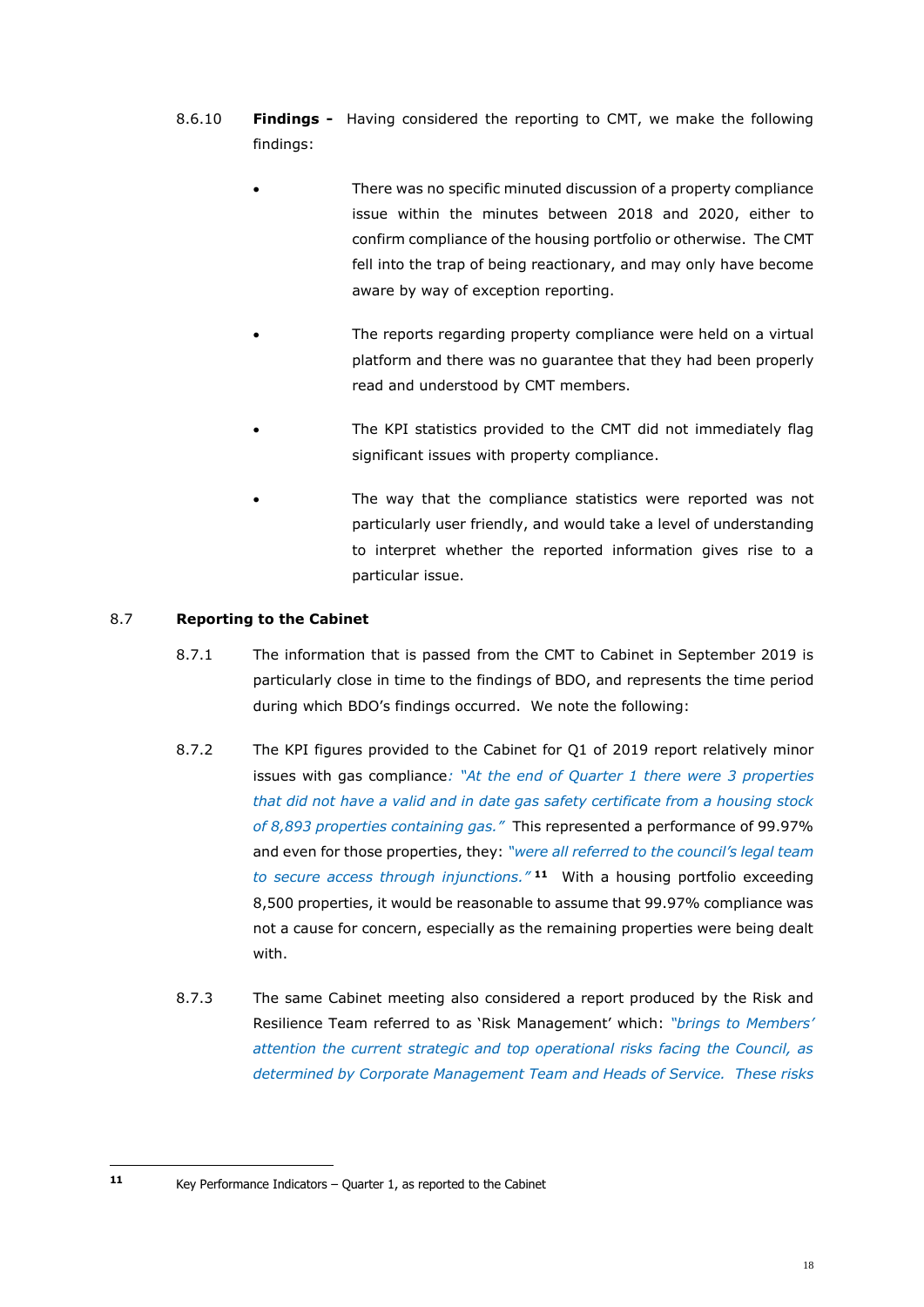*have been reviewed at the performance clinic in August 2019 and reflect the assessments in place for the quarter July 2019 to September 2019."*

- 8.7.4 In relation to the strategic risk of managing the Council's housing assets, a score of '32' is provided, with a probability score of '2' and impact score of '4' which gives an 'amber' rating. It is noted that the papers produced to the Cabinet do not include the scale or logic behind the score, which may have been explored in previous Cabinet meetings. Importantly, the comments section associated with this score makes no mention of issues relating to housing compliance.
- 8.8 **Findings -** Through our review of the reports sent to CMT, the minutes of those meetings, and the information passed from the CMT to the Cabinet, we are able to conclude:
	- The information provided to the Cabinet during 2019 does not suggest any significant issues relating to housing compliance. At worst, a 'low' amber rating is given to housing compliance, with an associated explanation that matters are under control and improvements have been identified.

## 8.9 **Quarterly Performance Clinics**

8.9.1 We understand that a scale for rating top operational risks is used to indicate the following:

> **Red** – High Risk (over 50) Amber - Medium Risk (26-50) Yellow – Low Risk (12-25) **Green** – Very Low Risk (1-11)

- 8.9.2 We have seen what was reported to us as a draft Risk Report shared by the Risk and Resilience Manager which records Property Services (Housing) Compliance as having a current score of 'Red', being '75' and well within the 'High Risk' category. The comment associated with that score states that no comment was made at a performance clinic in February 2018. The comment was recorded as having been last updated on 13 February 2018.**<sup>12</sup>**
- 8.9.3 We have sought to identify how long the 'Red' rating had been applied to this matter. The risk report for Quarter 2 (2017/18) delivered to the Cabinet on 5 December 2017 does not indicate a 'Red' rating.**<sup>13</sup>** Similarly, the risk report for Quarter 3 (2017/18) delivered to the Cabinet on 6 March 2018 does not indicate a 'Red' rating.

**<sup>12</sup>** Top Operational Risks Report from April 2018

**<sup>13</sup>** Performance Exception Report – Quarter 2 (2017-18)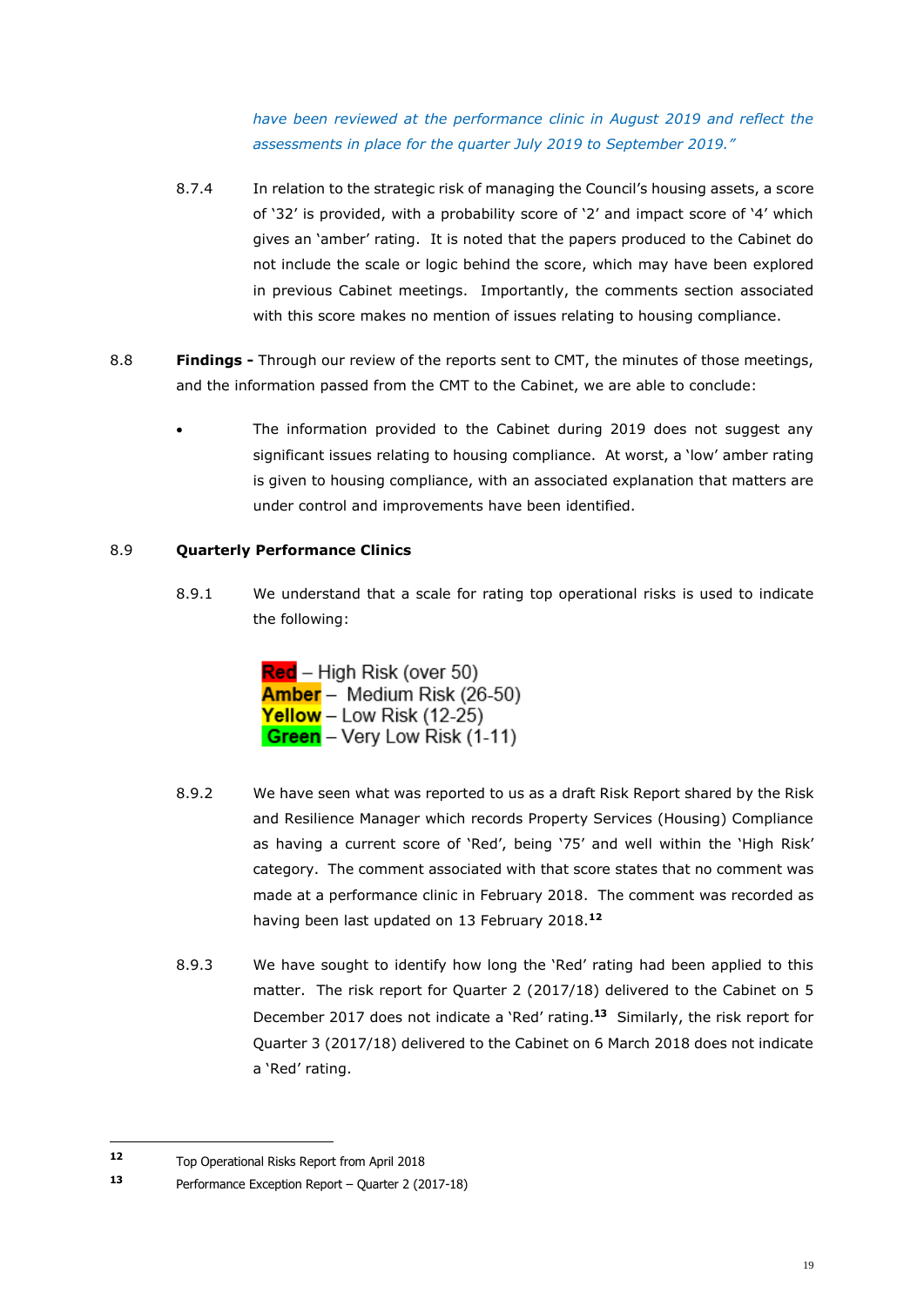- 8.9.4 We have also been provided with (what appear to be draft) records of a Quarterly Performance Clinic (**"the Clinic"**) from May 2018 for Planning, Housing and Community. The report captures a range of information, including a section for reviewing Performance Indicators over the past two years.
- 8.9.5 This report provides a score of '27' and therefore 'Medium Risk' for Property Services (Housing) Compliance. The comment next to the score requests that the colour of the box entry (currently red) is changed, presumably because the score necessitates an 'Amber' colour.
- 8.9.6 As to why the change occurred, we understand from reviewing written correspondence from the Head of Property Services (Housing) on 30 April 2018 that there was an agreement with the Executive Director for Housing and Communities to reduce to 'Amber' and '27'. As both individuals are no longer employed by the Council, we have been unable to establish on what basis this agreement was reached.

## 8.10 **Annual Governance Statement**

8.11 We note the requirement for the Council to provide an Annual Governance Statement. Based on the information provided to the CMT and the Cabinet prior to early 2020, we can see no reason why the Council would not consider its governance arrangements to be fit for purpose.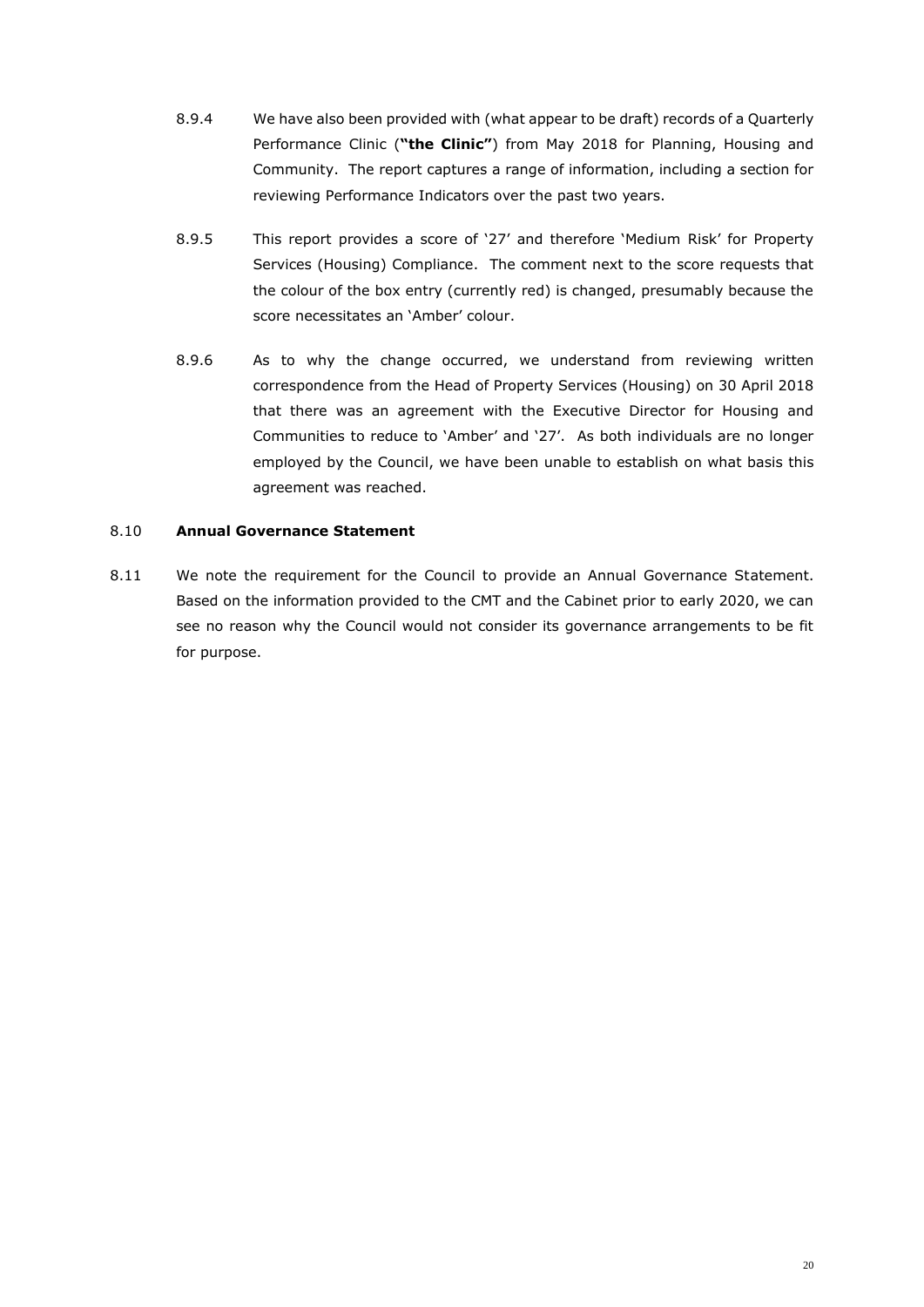## <span id="page-20-0"></span>9. **Awareness of Compliance Issues – The BDO Report**

9.1 As acknowledged within the self-referral to the Regulator, the findings of the BDO Report are not disputed. A question remains, however, around how a document generated in February 2020 did not appear to generate a significant response within the Council until some time later.

## 9.2 **Instruction of BDO**

- 9.2.1 The instruction of consultants such as BDO generates the need for approval within organisations such as the Council. It is an expense that needs careful consideration, both in terms of appointing a competent consultant, as well as agreeing a suitable scope of work and price in order to obtain best value.
- 9.2.2 The desire to appoint a consultant arose in later 2019. We understand from correspondence that we have seen that at least two members of the CMT at the time (and no longer working at the Council) were aware of, or involved in, discussions around the appointment.
- 9.2.3 BDO was appointed by way of a Letter of Engagement dated 9 December 2019. The letter was addressed to the Head of Legal and Governance Services and it is signed by someone described as a 'duly authorised representative of Welwyn Hatfield Council'. It is therefore assumed that there was at least one person within the Council, who had authority to sign-off an instruction worth approximately £16,000, that was aware of the work being undertaken.
- 9.2.4 It is our view that anyone involved in the instruction at a management or accountability level would then have been on notice to enquire as to the outcome of the same. However, we also note that those in procurement and legal functions may sign off a large number of consultant-based instructions and it would not be reasonable to expect the same individuals to inform themselves of the outcome of every one.

## 9.3 **Work of BDO**

- 9.3.1 It is noted within the BDO Report that 14 individuals were interviewed by BDO, at very senior levels within the Council including the Head of Property Services (Housing), the Risk and Resilience Manager, the Asset Manager, the Head of Public Health and Protection and the Corporate Director for Housing and Communities.
- 9.3.2 We expect that the role of BDO and the purpose of the discussion would have been explained, or the individual being spoken to would have enquired as to the same. It would have been for each of these individuals to raise queries regarding the outcome.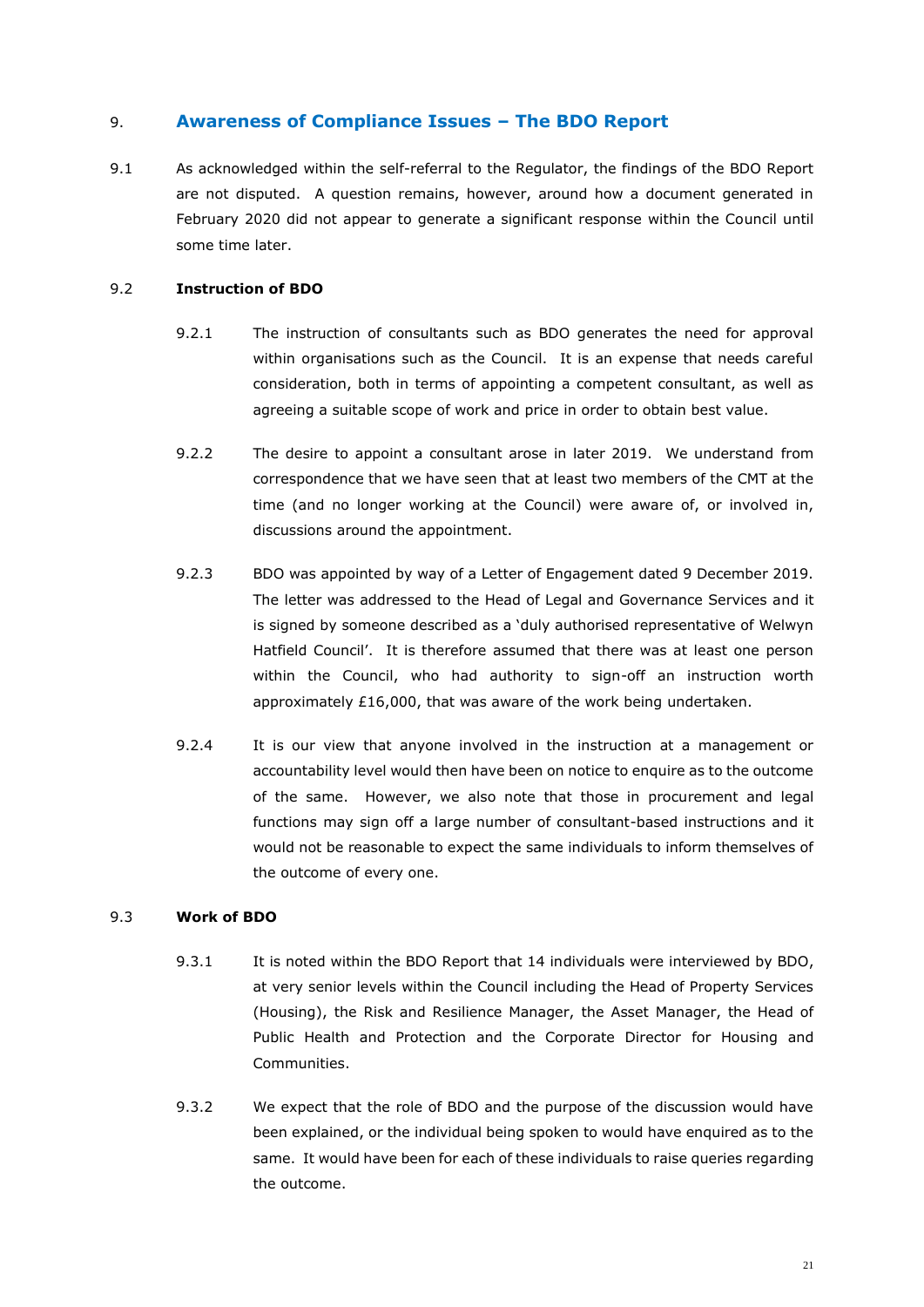- 9.3.3 **Findings –** Having considered the instruction and work of BDO, we are able to conclude:
	- A significant range of senior individuals, with responsibility for housing compliance, were aware of the work being conducted by BDO.
	- Two members of the CMT (no longer employed by the Council) were aware of the instruction of BDO.
- 9.3.4 Many of the individuals spoken to by BDO have now left the Council and we have therefore been unable to ask them what follow-up was present, and whether they subsequently enquired as to the outcome of the work.

## 9.4 **Original Communication of the BDO Report**

- 9.4.1 We have sought to establish how the findings of the BDO Report were shared within the Council.
- 9.4.2 The distribution list included within the report notes four individuals, including the Corporate Director for Housing and Communities, Head of Property Services (Housing), Asset Manager and M&E Manager who were in post in February 2020.
- 9.4.3 The BDO Report was shared with the Compliance Manager towards the end of 2020 as remedial actions were being identified. It was also shared with a further consultant, Pennington Choices, which was appointed at the end of 2020 to carry out a data validation exercise, and to help the Council implement a robust roadmap towards full compliance. We understand why these two recipients did not question the communication of the BDO Report; having been appointed some months after the release of the 'draft' version, it would not seem to be an inquiry that needed to be pursued given their individual remits.
- 9.4.4 We have also spoken to a number of individuals who we would expect to have had knowledge of the findings in early 2020, but they report being denied access at that time on the grounds of confidentiality or were simply not aware of its creation until much later on.
- 9.4.5 **Findings**  In terms of the communication of the BDO Report and knowledge of its findings, we are able to conclude:
	- The BDO Report was, to an extent, shared within the Council. The actions that occurred during 2020 could not have occurred without such sharing.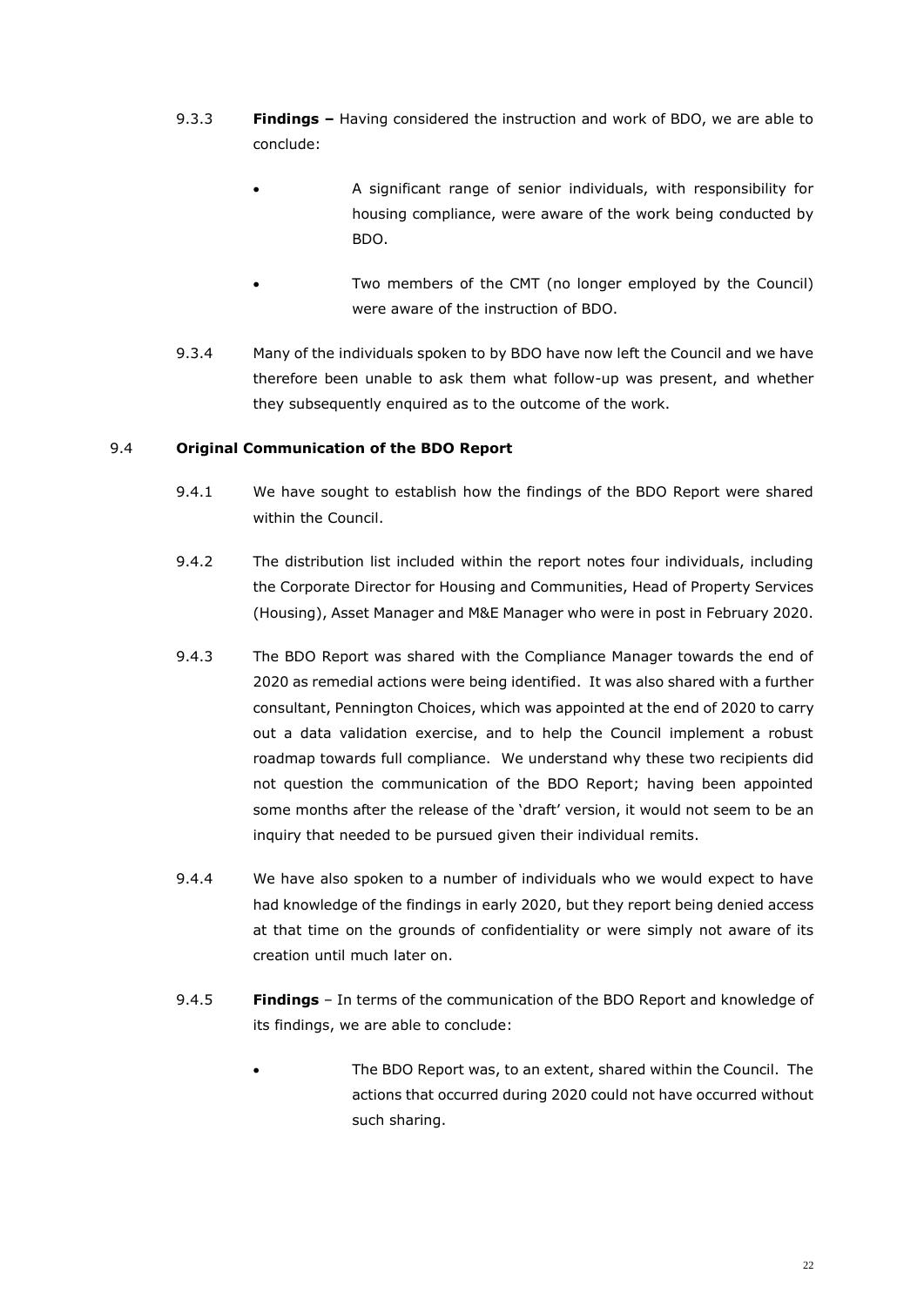At least one member of the CMT (no longer employed by the Council) received the BDO Report although we are satisfied that not all members of the CMT were aware of the report until Spring 2021.

- 9.4.6 Given the matters raised within the BDO Report, we have considered whether it was necessary to share the document more widely than it appears to have been in early 2020. In our opinion, the findings within the document, and the proposed action plan, were of such seriousness that they warranted being escalated to the CMT and Cabinet during 2020. Whilst many of the individuals within those forums did not have direct responsibility for housing compliance, they should have been informed because:
	- there is a collective responsibility on the members of the CMT to assure the health and safety of members of the public; and
	- the BDO Report corrected what was a misleading impression created by the previous internal reports generated and referred to above that housing compliance was a 'medium' priority at best.

## 9.5 **Knowledge of the CMT**

- 9.6 We have reviewed the CMT minutes for evidence of serious property compliance issues (being the ultimate conclusion of the BDO Report) being reported within the minutes of CMT discussions, or within the reports submitted to the CMT. This becomes even more important following the release of the BDO Report in February 2020.
- 9.7 We have reviewed the Health and Safety quarterly reports produced by the Risk and Resilience Team that were submitted via the CMT virtual clearance system which we understand is a digital platform were various reports can be accessed if an individual so wishes.

## 9.7.1 **May 2020**

- 9.7.2 The Risk Report was signed off for Cabinet during the meeting of the CMT held on 27 May 2020. Despite the BDO Report having been in existence for a number of months, the assessment of the relevant risk reported for the quarter of April to July 2020 remains at a score of '32' which provides an 'amber' rating. The comment associated with that scoring is of concern in light of the picture reported by BDO: *"We continue with our robust approach to stock condition surveying, to ensure that the planned maintenance programme is optimised, for the benefit of our tenants and council's housing asset."*
- 9.7.3 Whilst the report relates to the period of April to July 2020, it is noted that the comment was last updated on 15 January 2020. It is also noted that the Risk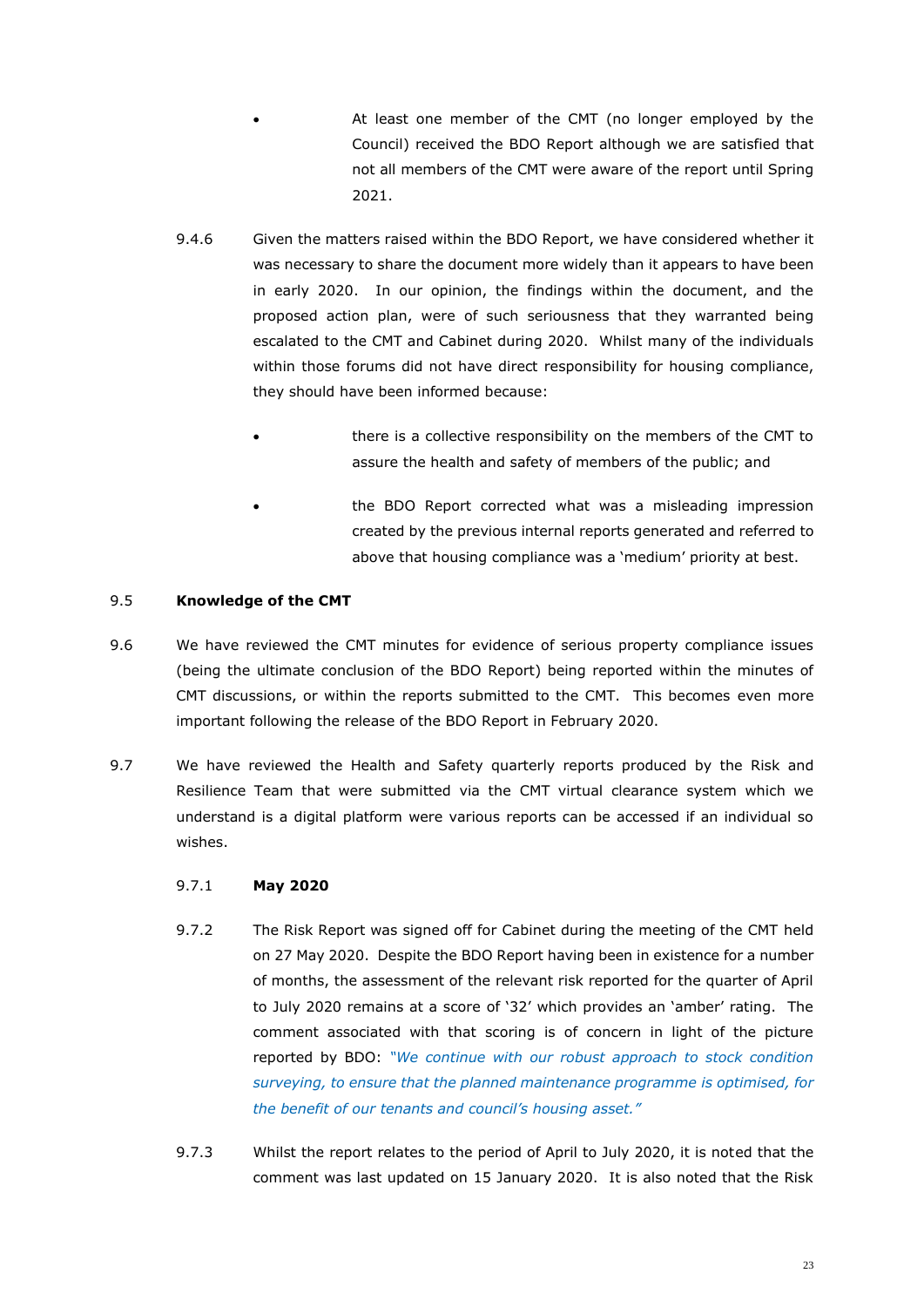Manager (being the Head of Housing Property Services) whose role appears alongside the figures is one of the recipients noted on the BDO Report. It is not clear if the rating reflects the findings captured within Q1, as per the Quarterly Health and Safety Report discussed immediately below.

## 9.7.4 **October 2020**

- 9.7.5 A Quarterly Health and Safety Report (for Q1 and 2 of 2020/21) was produced to update the CMT: *"on the health and safety work activities of the Risk and Resilience Team"*. The main author was the Risk and Resilience Manager and the period covered was 1 April 2020 to 30 September 2020. As with previous reports, the CMT is: *"assured that the council takes a mature attitude to managing health and safety risks, concentrating our efforts on the identification and management of more significant and foreseeable risks and not focusing on the trivial."*
- 9.7.6 The report document specifically refers to health and safety audit and review projects, but does not mention the work of BDO.
- 9.7.7 The Housing and Health and Safety KPI Statistics raise a number of areas of non-compliance:
	- 101 'Medium' asbestos remedial actions are noted, but are scheduled for Autumn 2020;
	- 2,408 FRA remedial actions are identified as of 30 June 2020; and
	- a delay caused by Covid-19 is noted as a reason for the lack of electrical installation tests completed in Q1, with a recovery plan to be mobilised.
- 9.7.8 The above information contrasts with the information that was provided to the Cabinet by way of the Risk Report during the Cabinet meeting on 14 October 2020 (and signed off by the CMT in September). Again, this rated matters of housing compliance between July and September 2020 at '32' and 'Amber' from a maximum score of '125'. The comment associated with this score was: *"Property Services continues with its programme of stock condition assessments."* It is not clear why the rating given to Cabinet did not change as a result of the Health and Safety KPI Statistics referred to above.
- 9.7.9 **Findings –** Having considered the formal reporting that took place following the delivery of the BDO Report, we can conclude:
	- The BDO Report was not discussed in CMT or Cabinet meetings.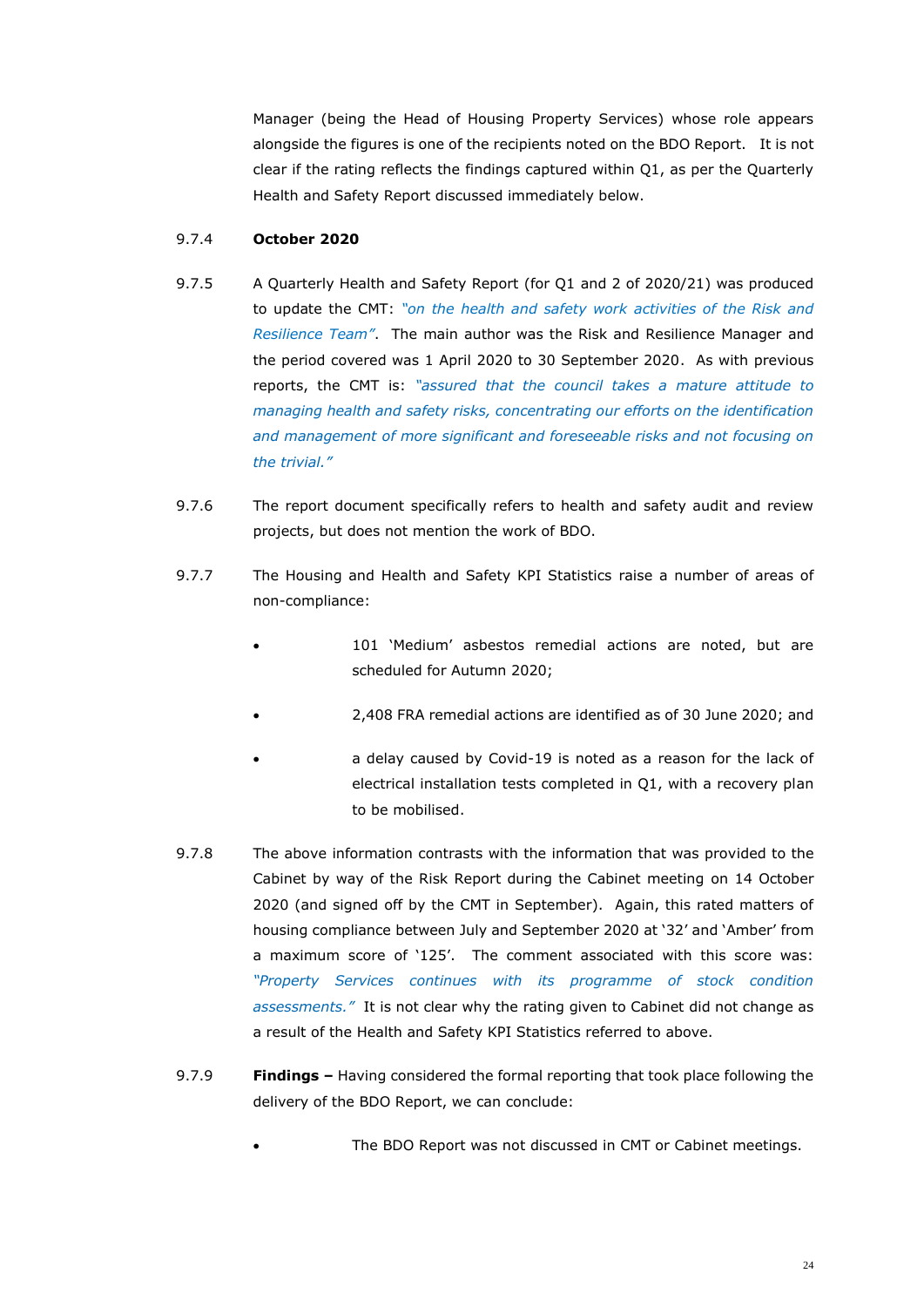- The Risk and Resilience Manager who authorised the Quarterly Health and Safety Reports had not had sight of the BDO Report.
- Despite the above, the contents of the report to the CMT in October 2020 were sufficient to warrant attention in relation to the state of compliance across the property portfolio. This information does not appear to have generated any change in approach to the way the risk was reported to Cabinet.
- 9.7.10 We have sought to understand why the Quarterly Health and Safety Report considered by the CMT in September 2020 did not flag potential compliance issues amongst the CMT. A number of reasons may be relevant:
	- Members of the CMT did not read the Quarterly Health and Safety Report. The document is held within the virtual clearance section of the CMT minutes. There is no guarantee that it has been read.
		- Members of the CMT that did read the Quarterly Health and Safety Report did not appreciate its implications. Without context and a competence in health and safety management, the reporting of pure statistics may not assist those who have to formulate an understanding of the potential risk. We understand that there is no requirement for any health and safety qualification as a member of the CMT, albeit there may be some members from time to time who hold such competence as a result of their role or background.
- 9.7.11 It is our view that it is more likely to be the latter of the above. In the absence of a specific issue being highlighted and reported directly to Council, the statistics contained within the Quarterly Health and Safety Report and submitted via virtual clearance would not have raised a particular concern with the CMT.
- 9.7.12 If there was considered to be a particular issue that required the attention of the CMT within its meeting, there was a process for such matters to be raised. We have seen evidence throughout the CMT minutes of such a process being used effectively.

## 9.7.13 **November 2020**

9.7.14 By November 2020, the BDO Report has been in existence for at least nine months, the Council has commenced the procurement of Pennington Choices and a Compliance Manager has been hired and charged with the resolution of the issues found.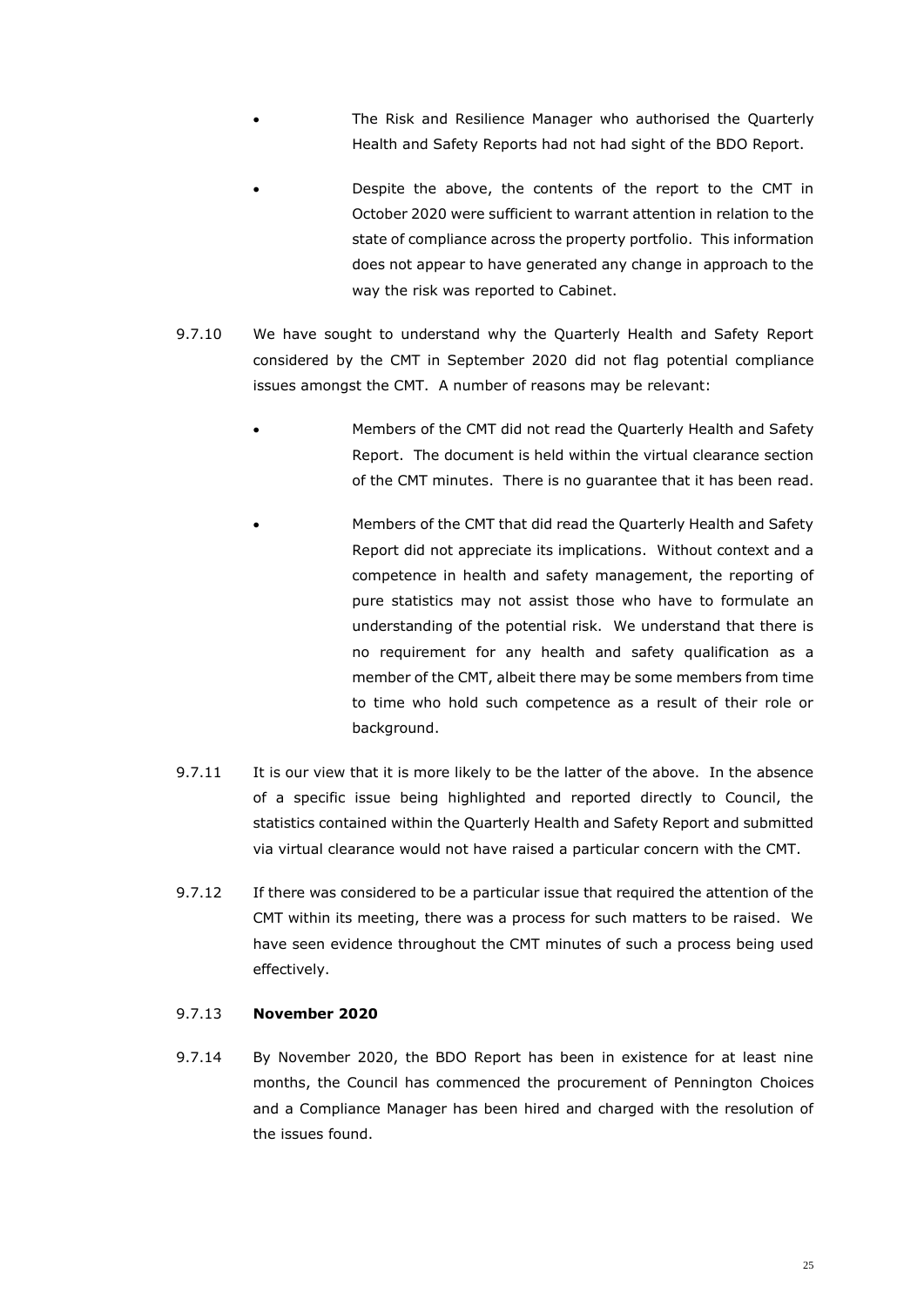9.7.15 There is no update or discussion of housing compliance progress evident within the CMT minutes for its meeting on 11 November 2020.

## 9.7.16 **2021**

- 9.7.17 The CMT minutes for early 2021 repeat the same patterns of information as the year prior. Housing property compliance is not raised as an area for major concern or intervention by the CMT.
- 9.7.18 It is noted that the minutes for the CMT on 3 February 2021 refer to changes that may be required in the housing and corporate compliance policies. It refers to a meeting with Pennington Choices to look at housing policies and corporate policies: *"in order to establish consistency across the board".*
- 9.7.19 It is evident within the meeting minutes that an awareness of compliance issues becomes widespread from April 2021, with a range of actions and reporting then dealing with aspects of housing compliance. It suggests swift action and investment once the problems become known. It is also suggests that the lack of mention of compliance problems prior to April 2021 is not due to poor minute keeping, but a lack of active discussion in the years prior due to the absence of awareness among some members.
- 9.7.20 We have not considered all of the actions taken by the CMT during 2021 in relation to housing compliance. There were significant changes made to reporting and monitoring from April 2021 onwards, as the Council sought to take control of compliance matters and engage with the Regulator on the same.

## 9.8 **Reporting to Cabinet**

9.9 We note the sensible decision to report the status of electrical, fire, water and asbestos checks to the Cabinet Housing Panel from November 2021, in addition to the exception report relating to gas safety already reported to Cabinet.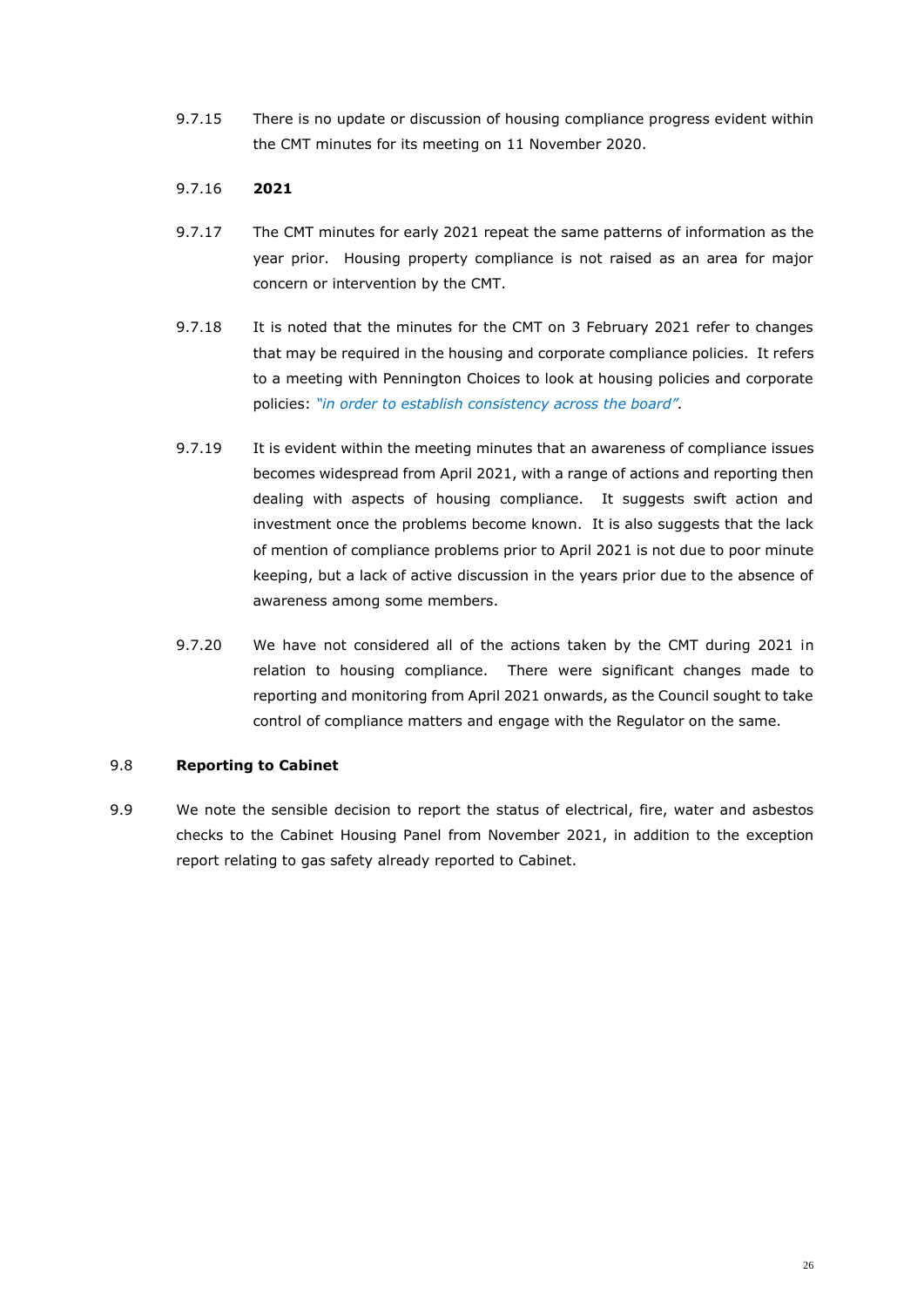## <span id="page-26-0"></span>10. **Identifying Root Causes**

- 10.1 As noted at the beginning of this Report, we consider it important to identify, where possible, some of the root causes of the issues experienced within the Council. By seeking to identify and remedy the same the Council may prevent future similar occurrences.
- 10.2 We consider the following to have been causal factors:

#### 10.3 **Focus on Gas Safety**

- 10.3.1 It is noteworthy that even within the Directors Report and Financial Statements 2015/16 for the Housing Trust, the only compliance KPI related to the percentage of gas servicing completed within the last 12 months.
- 10.3.2 Towards the end of 2020, the only compliance-specific role 'in post' reporting to the Compliance Manager position was the Gas Manager. The only other similar resource for areas of housing compliance was an Electrical Manager post that had been vacant since May 2020.
- 10.3.3 It should therefore serve as no surprise to learn that gas was one of the only areas of acceptable compliance when subsequently reviewed in 2020/21.
- 10.3.4 We have considered, and discussed with others, why gas may have come to the forefront. There are a number of possibilities:
	- other areas of compliance were simply missed and / or forgotten;
	- the Council employed a Gas Manager who historically sat within the Property Services Team, whereas other matters of compliance were managed by others without such a dedicated role;
	- gas safety regulation is more widely known, and easier to audit and check; or
	- the emphasis for statutory reporting is placed on gas safety, and therefore it is the area of compliance for which Council performance is most visible.
- 10.3.5 **Findings**  Having considered all of the above, we find:
	- The focus on gas safety created an inaccurately positive picture of the way that housing compliance more generally was being managed. The exception reports communicated to the CMT and upwards to the Cabinet focused on gas, and showed rates of compliance above 99%. It may have been assumed that all other areas of compliance were of a similar standard.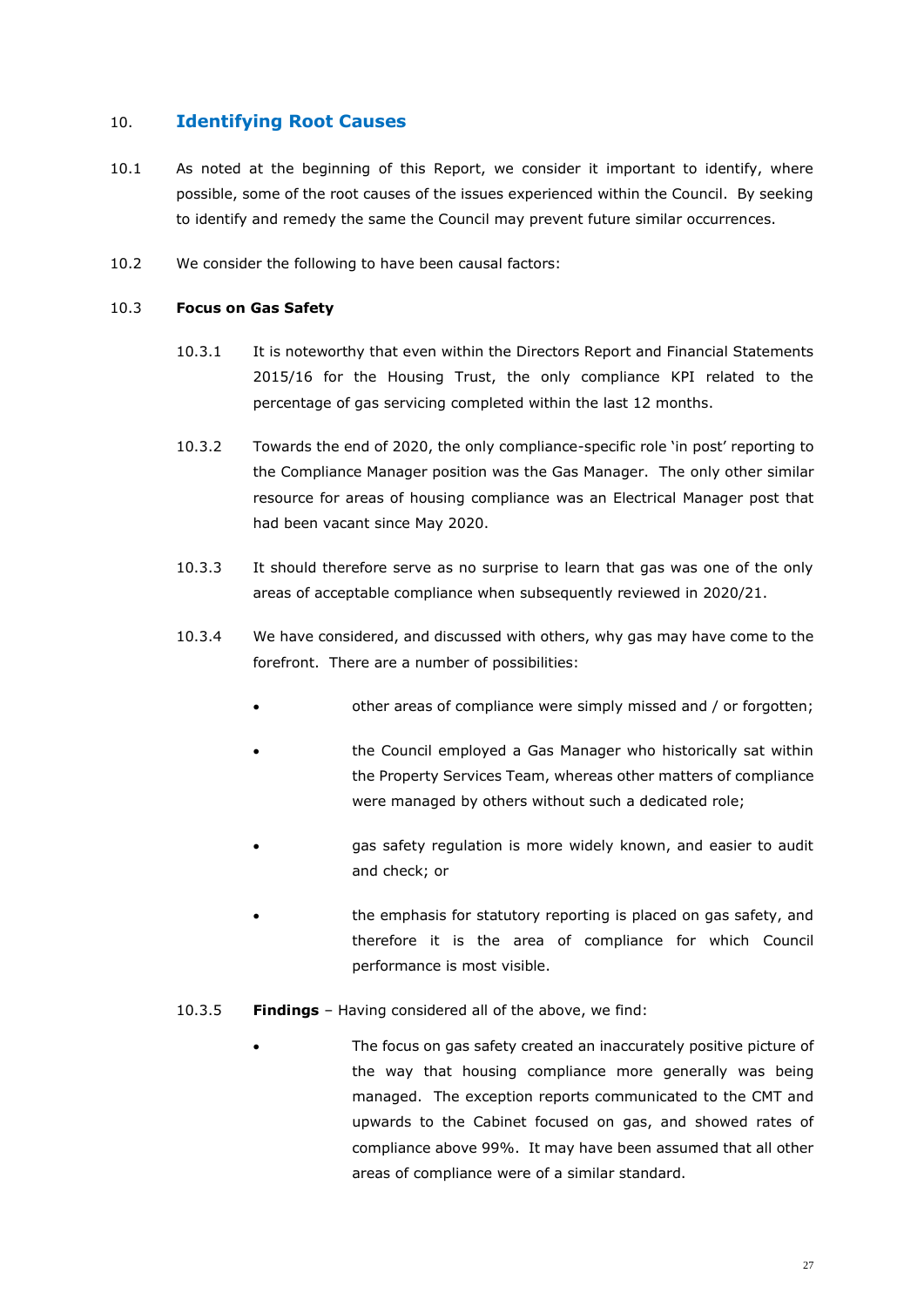Compliance in other areas was capable of being achieved within the Council if they were given the same attention as gas safety. There was no insurmountable reason why compliance could not have been arrived at.

10.4 On a similar theme, a Fire Safety Management Group was established within the Council. We have not seen evidence of similar groups being set up for other property compliance risks.

## 10.5 **Lack of Complete Records**

- 10.5.1 The BDO Report highlighted the difficulties within the Council of having an accurate record of the properties for which it was responsible.
- 10.5.2 It was noted in meeting minutes from September 2019**<sup>14</sup>** that an asbestos consultant had identified a discrepancy between the 452 properties identified with communal areas and the 438 properties that had been produced from interrogating Clearwater. The request is clear: *"We require a definitive listing, to assure Compliancy* [sic]". Other issues were also uncovered, in relation to the asbestos survey reports that may have led to inaccuracies, including:
	- surveys were available for a number of buildings but the original data had not been uploaded to Lifespan;
	- there were instances where multiple blocks were surveyed in one report but all of the data was uploaded against the first block on Lifespan, with no data added to the other blocks; and
	- there were instances of surveys completed for individual blocks but several blocks were grouped together on Lifespan.
- 10.5.3 The overall picture is then further confused in the same meeting a month later.**<sup>15</sup>** A further list of all communal areas records 522 such locations, beyond the two numbers given the month prior. In any event it was noted that only 304 asbestos re—inspections had been performed out of (an assumed) 455 (changing from the previous month. The intention was to finalise the work by the end of December 2019.
- 10.5.4 Matters of compliance can only be assured if there are accurate records on which to base the reporting. We have concluded that such records did not exist within the Council until 2021.

**<sup>14</sup>** Property Services Bi-Monthly Asbestos Management Plan Update – 20 September 2019

**<sup>15</sup>** Property Services Bi-Monthly Asbestos Management Plan Update – 18 October 2019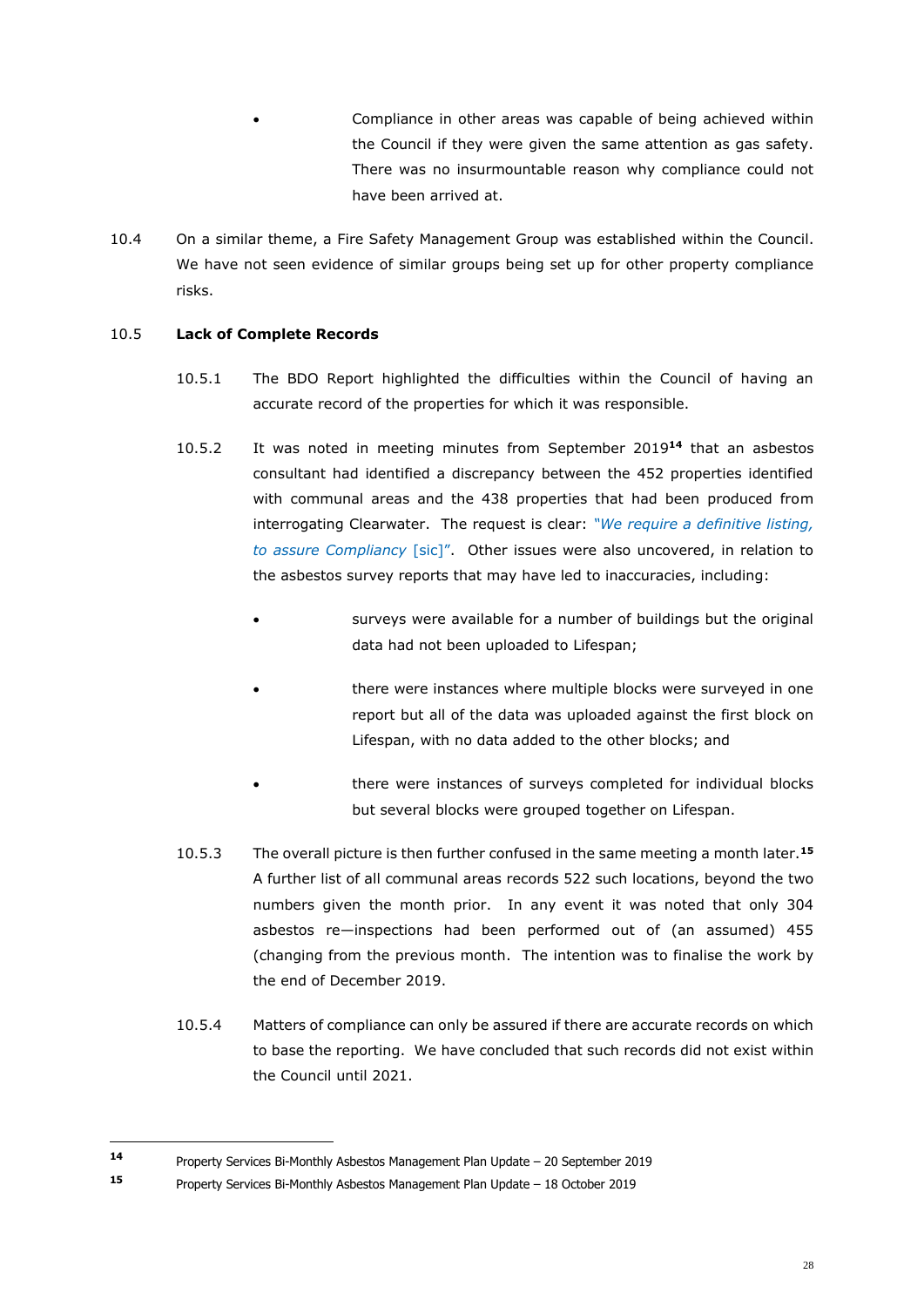#### 10.6 **Reliance on Exceptions Reporting**

- 10.6.1 Given the range of activities that occur within the Council, senior leadership understandably does not have the resource to actively monitor performance of every single one. In many cases, it is reasonable to rely on an element of exception reporting, proceeding on an assumption that matters are in hand, unless the contrary is specifically raised. This is, however, on the basis that the reporting exists within a system with suitably robust governance and assurance processes.
- 10.6.2 A SIAS audit conducted into fire safety reported in August 2018 and provided overall 'satisfactory' assurance on the controls in relation to fire safety. SIAS only sampled 15 properties which appears to be a relatively low proportion of Council premises. Despite the fact that only a small number of properties were sampled, three 'medium' priorities were nonetheless raised:
	- not all FRAs had been uploaded to Lifespan;
	- actions resulting from FRAs are not being monitored for completion on a regular basis; and
	- there are no formalised governance controls where performance is monitored and challenged at a local and board level.

## 10.6.3 **Finding:**

- Having considered the above, it seems unfortunate that there are significant parallels between the above findings, and those of BDO in early 2020. It would seem that an early opportunity to identify problems was missed. However, we are not critical of the matters not having been picked up as a report that concludes 'satisfactory' assurance would not have generated the necessary interest. It is also noted from the follow-up report (see below) that some remedial actions were taken.
- 10.6.4 A document that appears to have been created within the Housing Property Service in March 2019 set out the position of compliance at that point. It was noted that only eight per cent of FRA actions had been completed. We have not been provided with any other information as to how the document was communicated or why it was generated, other than a reference within the BDO Report to it being a FRA actions tracker.
- 10.6.5 A final follow-up report on fire safety was issued by SIAS in October 2019. The original report in October 2018 noted the need to ensure that all FRAs were loaded on to Lifespan. Additional resource was recruited in order to do so. There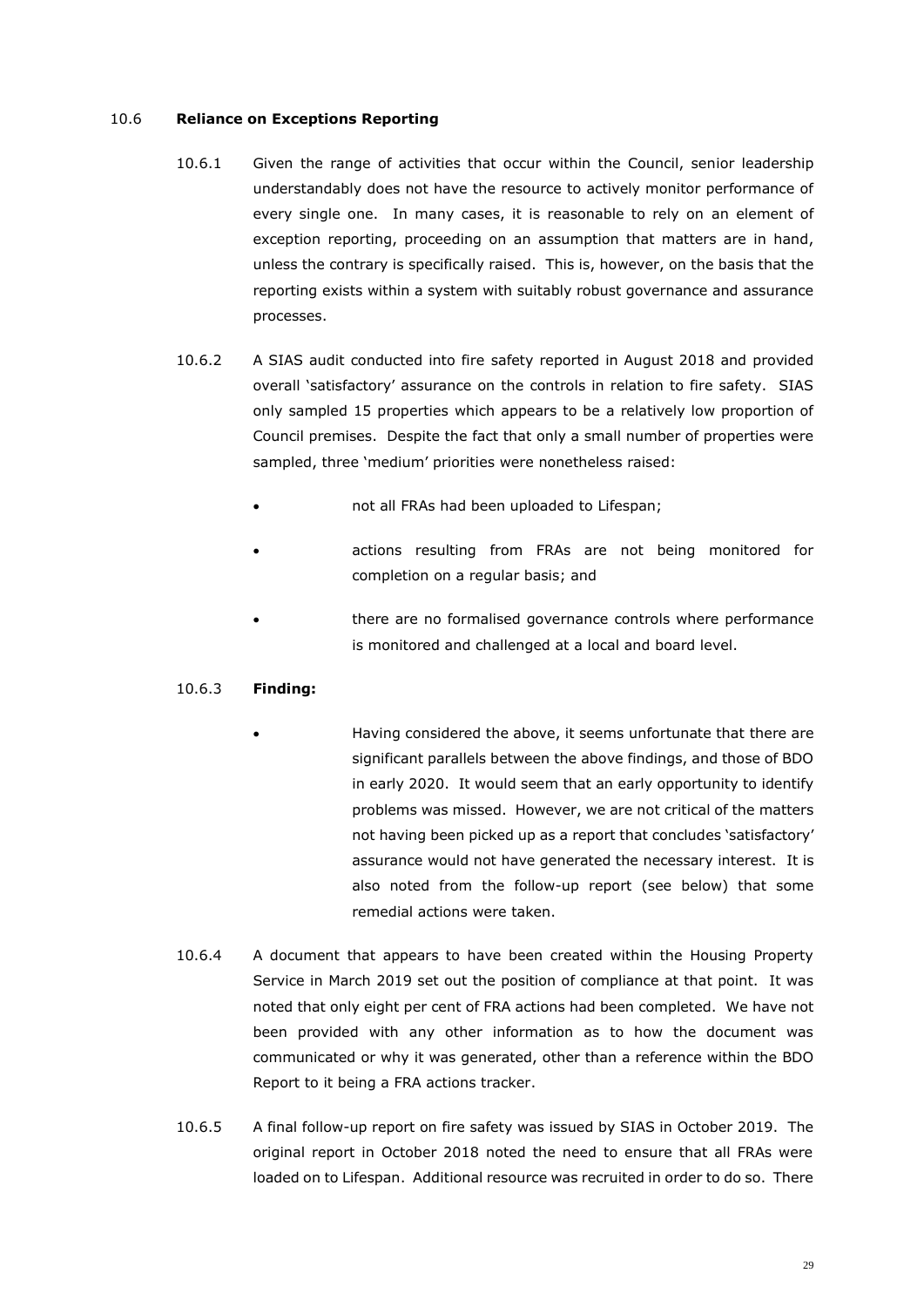was also a requirement to ensure that all actions are identified on Lifespan, allocated action owners and completion dates, and reported to the CMT. The Council also proposed setting up a Fire Safety Management Group to be attended by the Housing Property Services Head of Service, Compliance Manager, Housing Operations Head of Service and Asset Manager.

## 10.7 **The Impact of Covid-19**

- 10.7.1 When considering the response of the Council to the issue of housing compliance, the impact of the Covid-19 pandemic cannot be ignored. It had an impact on the availability of service providers and the ability to carry out face-to-face work.
- 10.7.2 Nevertheless, the guidance from the HSE throughout the pandemic is to continue with work that is legally required. We do not consider that the pandemic can be used as a reason for poor compliance performance in the context of housing.
- 10.7.3 We have noted the Health and Safety Q1 and Q2 combined report for 2020/21 which refers to the suspension of auditing and training as a result of the pandemic.
- 10.7.4 There is a feeling held by some within the Council that the Covid-19 pandemic has been used as an excuse for failing to progress compliance issues. A further example cited to us was a delay in completing legionella risk assessments.
- 10.7.5 We understand from other discussions, however, that business critical activities were identified during the pandemic and it was confirmed that there was no impact on such activities. There therefore appears to be a misalignment.

## 10.8 **High Staff Turnover**

- 10.8.1 We recognise that there will be turnover within any organisation, particularly during a pandemic where priorities and working lives may change. It was noteworthy, however, that the Council recognised it had a significantly high turnover issue, particularly during the CMT meetings held in 2021.
- 10.8.2 With regard to compliance, the crucial role of Risk and Resilience Officer / Health and Safety Officer was unfilled between 22 November 2019 and March 2020. We understand that recruitment was progressed and underway during that period. We have not seen any evidence to suggest that this gap was filled or covered in the interim. The post was subsequently redesignated as a Health and Safety Officer, with the role filled on 23 March 2020.**<sup>16</sup>** The CMT was made aware in November 2020 that the deficit in staffing resource had a substantial

**<sup>16</sup>** CMT – Report of the Corporate Director (Public Protection, Planning and Governance) – Quarterly Health and Safety Report – Q1 and 2 2020/21 – 11 November 2020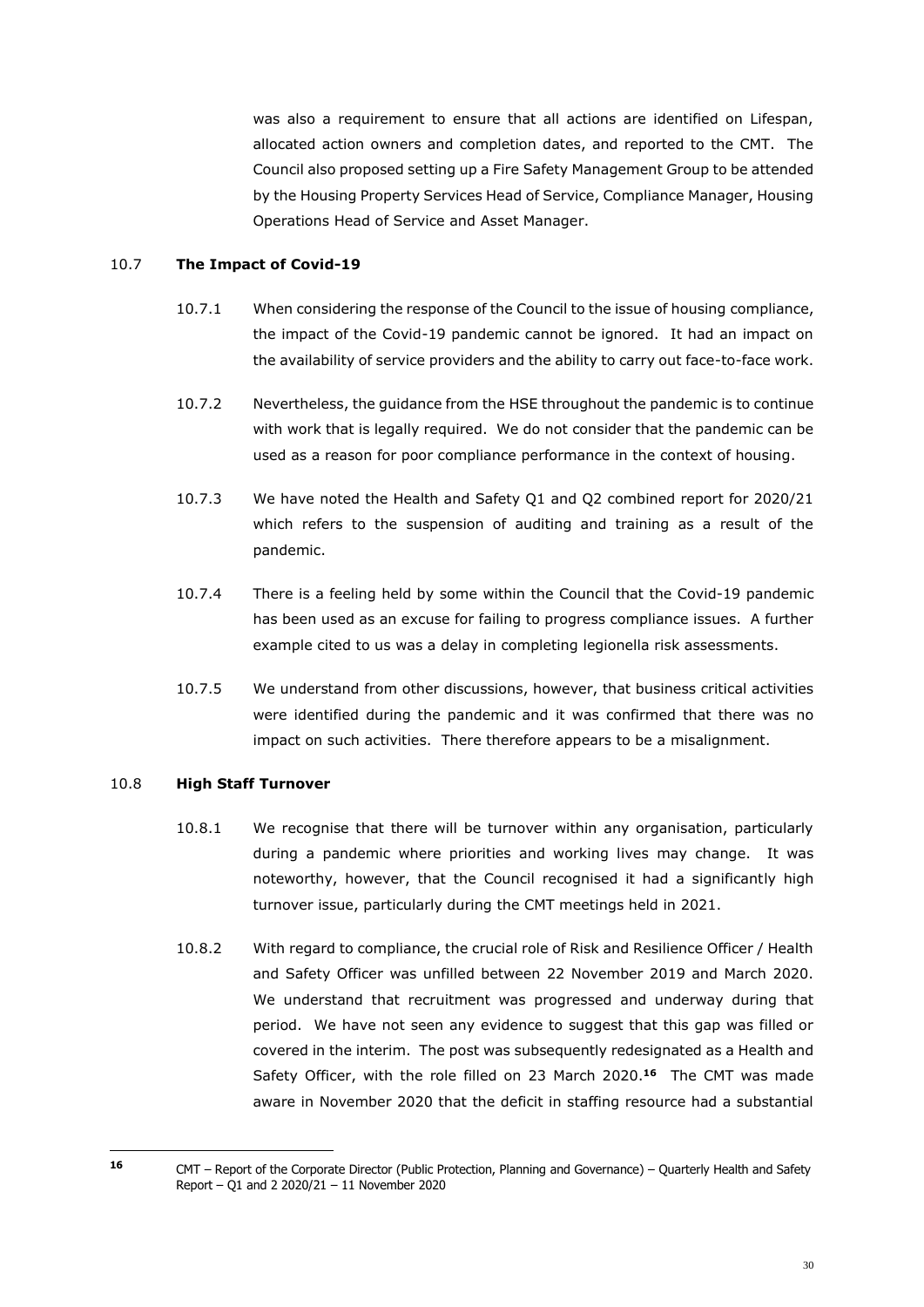effect on the achievement of the work programme within the team, and much routine work had slipped (albeit all urgent and responsive work had been addressed). It is assumed that the reference to a deficit is a reference to that in early 2020. It would seem that the collation of the reports for Q1 and Q2 means that this information is not formally provided to the CMT until later in the year.

- 10.8.3 It is also noted from the BDO Report that the Compliance Manager and Gas Manager were unavailable from October 2019 until the publication of the report in February 2020. It is said that the M&E Manager and Asset Manager had taken on their responsibilities.
- 10.8.4 If it is accepted that high turnover is simply the nature of the industry then the Council needs to ensure it has robust handover and interim processes. Particularly when dealing with matters such as compliance, the corporate memory of the organisation needs to be passed from the departing employee to the new starter. We have not found evidence that handovers were suitable and sufficient. In some cases, they appear to have been non-existent.

## 10.9 **Broad Job Descriptions**

- 10.9.1 Job descriptions for various roles fail to properly set out the relevant expectations with regard to housing compliance. Whilst we acknowledge the wider performance management processes within the Council including one-toone meetings and appraisals, the formal job description document is nonetheless important in capturing role expectations and creating proper accountability.
- 10.9.2 Other job descriptions are unhelpfully onerous. We take the extract below from the job description for the Risk and Resilience Manager, where safety is only one part of the role:
	- *"1. Ensure the council's compliance with the Health and Safety at Work Act 1974, including subsidiary legislation, regulations and guidance.*
	- *2. Ensure that the council's safety management system is adequate and effective, including arrangements for monitoring the health and safety performance of contractors.*
	- *3. Maintain a fit for purpose policy framework to ensure compliance with health and safety legislation.*
	- *4. Ensure the provision of an effective and timely safety advice and support to departments.*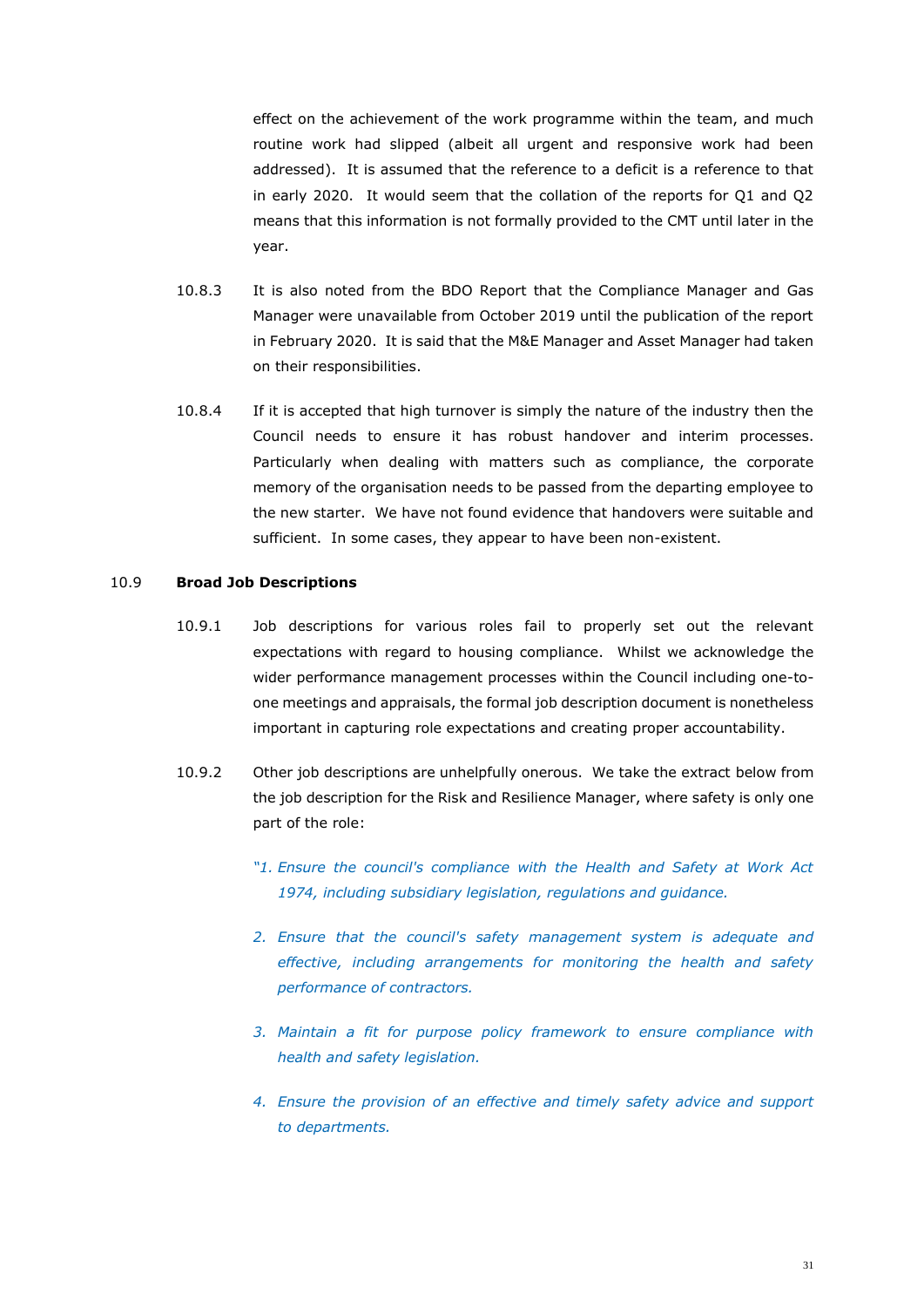## *5. To line manage the Risk and Resilience Officer."<sup>17</sup>*

- 10.9.3 It should be noted that the above role does not require any formal health and safety qualification, despite the safety-related responsibilities.
- 10.9.4 Some job descriptions fail to refer to housing compliance, when it should form an important part of the role. We note the job description for the Head of Property Services (Housing) which is skewed towards repair and maintenance rather than matters of compliance.
- 10.9.5 The requirements of the role of Health and Safety Officer are too broad for one person in a relatively low grade role. The CMT meeting minutes from 16 January 2020 refer to authority to recruit for two vacant Health and Safety Officer posts, but we have only ever seen one person in post and have assumed that the second post is a reference to the Risk and Resilience Apprentice role.
- 10.9.6 The role profile for the Health and Safety Officer includes:
	- being the Council's statutory 'competent person' for the purposes of the Management of Health and Safety at Work Regulations 1999;
	- providing in-depth occupational safety and health expertise across the entirety of council operations;
	- carrying out auditing and monitoring across the full breadth of the council's operations and activities (including those carried out by third parties);
	- respond to and investigate work related accidents and near misses; and
	- organise and deliver health and safety training activities.
- 10.9.7 The required qualification is a Level 3 NEBOSH General Certificate in Health and Safety, which is a relatively basic course for such a role.
- 10.9.8 We also spoke to one individual who had been in post for 18 months and reported to us that they had yet to be provided with a role description. This appears unusual given the Council requirements for role descriptions to be generated as part of the recruitment and interview process, but either the document was not provided or communication of it was such that it did not have resonance with the individual concerned.

**<sup>17</sup>** Risk and Resilience Manager – Job Description – Created July 2014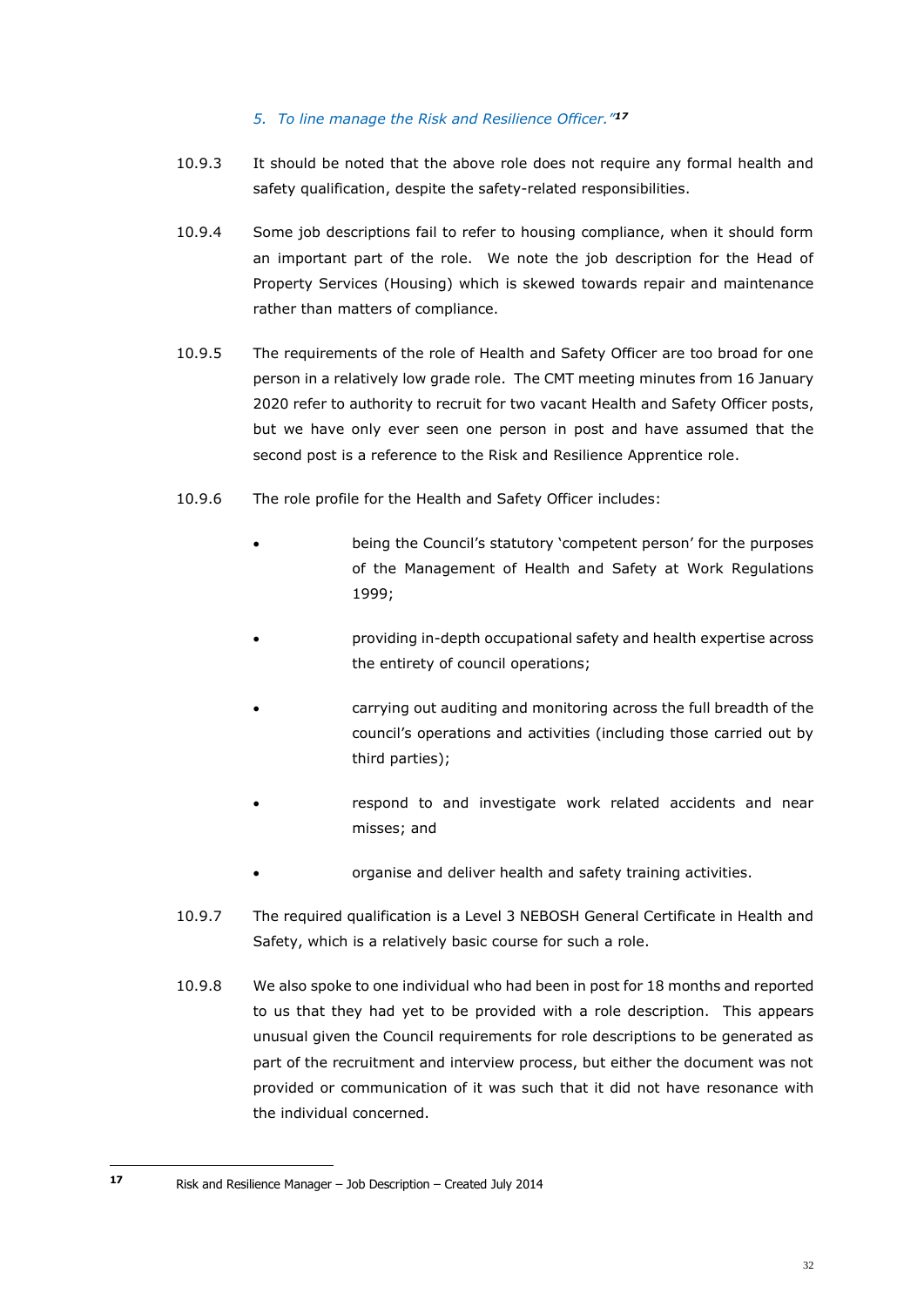- 10.9.9 **Finding –** Having spoken to a range of individuals working within the Council, both new and old, we are able to conclude:
	- Job description documents do not accurately capture the role, expectations and competency of each individual within the Council. This may lead to individuals being assigned duties beyond their ability and gaps developing that they are unable to fill.
- 10.9.10 We understand that some of the above concerns are being addressed through the issuing of role profiles that focus on key objectives and expectations of each role, rather than becoming too detailed with the minutiae of individual tasks.

## 10.10 **The Purpose of 'Risk and Resilience'**

- 10.10.1 We have some concerns over the use of the term 'risk and resilience' and whether it adequately captures the perceived role and functions of the individuals within the Risk and Resilience Team.
- 10.10.2 In early 2020, we understand that the compliance figures produced in the Quarterly Report from the Risk and Resilience team were provided by the Property Services Team. We understand that there was no interrogation of the figures.
- 10.10.3 The role of the team (captured within a report to the CMT in November 2020, as an example) was described as such: *"The day to day responsibility for assessing and managing risks rests with the Head of Service for the service area which creates the risk. It is the role of the Risk and Resilience team to support and audit this process and to make sure that these risks are being managed to an acceptable level, thereby ensuring senior management can have confidence that risks are being managed within the statutory framework."<sup>18</sup>*

## 10.10.4 **Finding:**

The role of the Risk and Resilience team did not extend to audit and assurance of every risk, and in some cases it simply acted as a conduit for reporting.

**<sup>18</sup>** CMT – Report of the Corporate Director (Public Protection, Planning and Governance) – Quarterly Health and Safety Report – Q1 and 2 2020/21 – 11 November 2020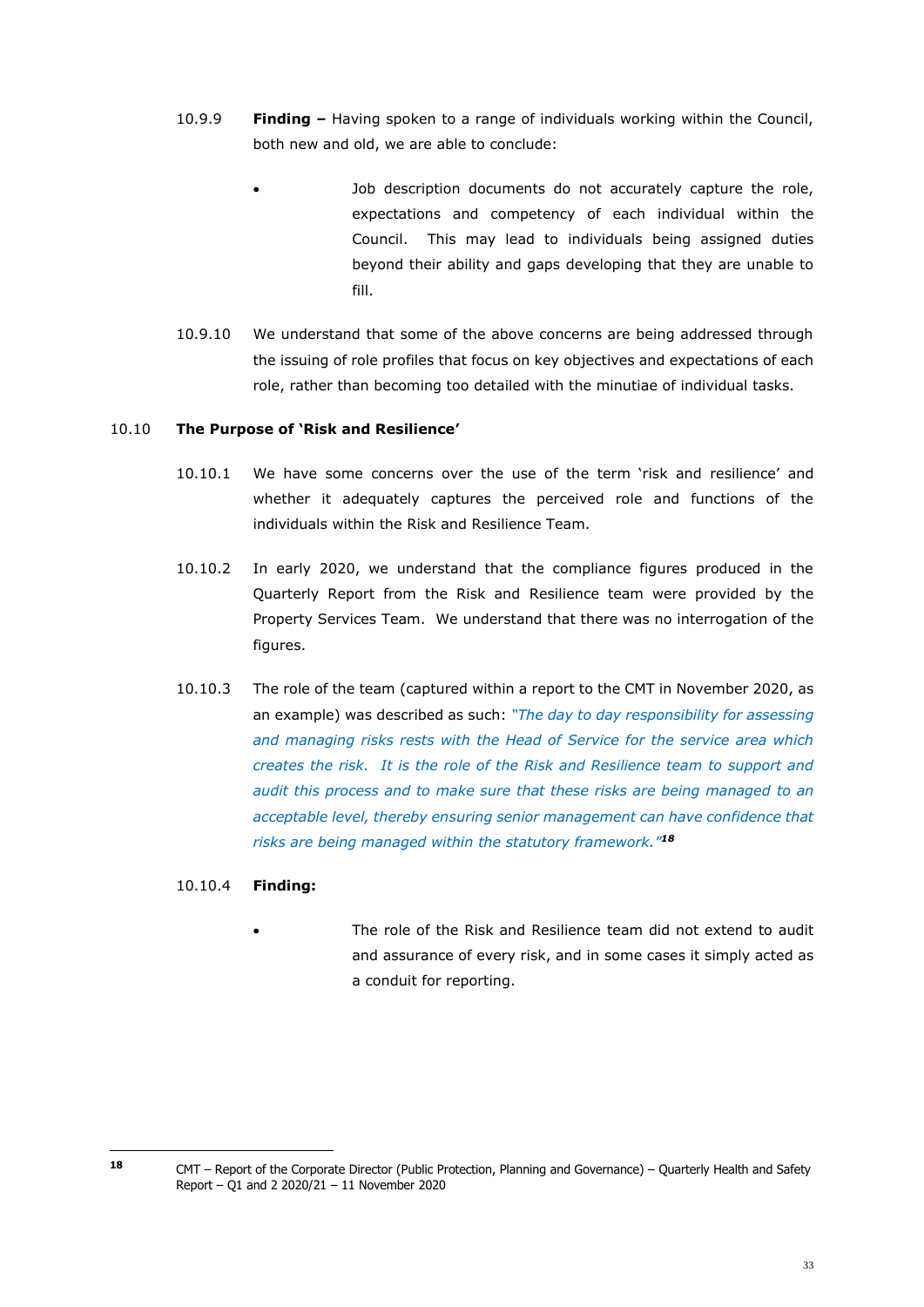## 10.11 **Health and Safety Resource**

- 10.11.1 For the period in question, there has only been one Health and Safety Officer in post at the Council. This is marked in light of the broad expectations of the role captured elsewhere within this Report.
- 10.11.2 Organisations of a similar size and risk profile to the Council typically have larger health and safety teams. There was a perception that because of the limitation of resource, the provision of health and safety support was reactionary. This was exacerbated during the Covid-19 pandemic given the demands placed on all individuals within the Council.
- 10.11.3 With regard to the scope of the role, we understand that one of the incumbents in the Health and Safety Officer role was told that it did not include housing and compliance. Given all of the other demands on the role and the risks around silo working (discussed below), it is not surprising that there was no push back to include it 'within scope'.
- 10.11.4 The Health and Safety Officer in post at the time of the production of the BDO report did not have sight of it at the time of production. They had also not seen a copy prior to their departure some 18 months later despite requests for the same made to an individual no longer working for the Council.

## 10.11.5 **Finding:**

• The office of Health and Safety Officer has historically been overstretched and under-resourced. The true nature of the associated responsibilities has also failed to crystallise in light of all those other Council employees with 'health and safety' as part of their remit.

## 10.12 **Multiple Systems**

- 10.12.1 The Housing Trust used a software package in order to record housing compliance.
- 10.12.2 Over the course of the period under investigation, we have not been satisfied that there is access to one centralised record of the properties under the control of the Council (or Housing Trust as it was) and the status of compliance with each.
- 10.12.3 With contractors performing work on behalf of the Council, a centralised asset register is vital to ensure that there are no gaps that give rise to risk.
- 10.12.4 **Finding:**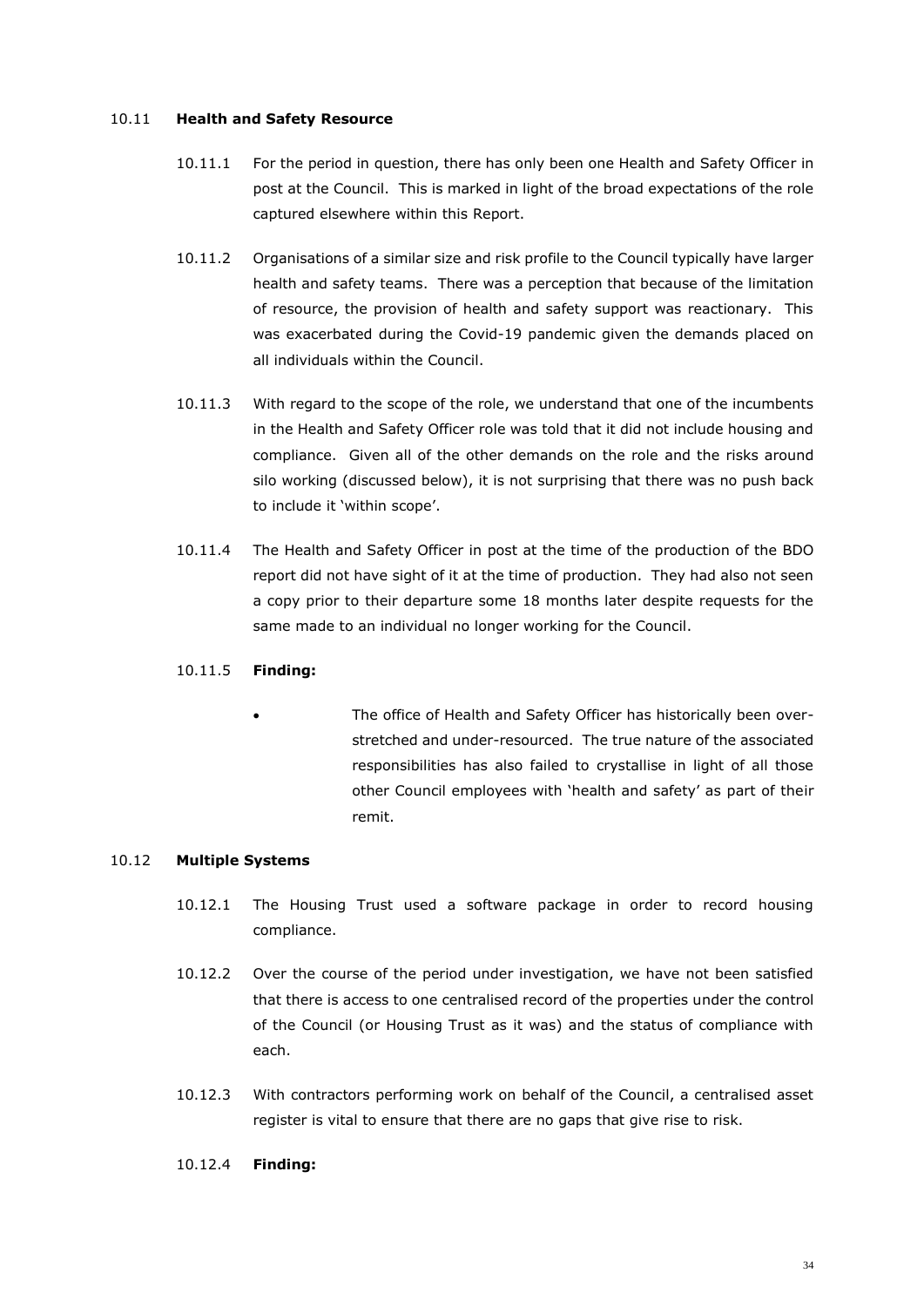The use of a variety of data systems with different inputs and data controllers created the risk of user error, overlaps or gaps in information, and the inability to create one consistent record for the purposes of assurance.

#### 10.13 **Silo Working**

- 10.13.1 There appear to have been issues with the sharing of information and practices between the Risk and Resilience Team and the Housing Property Services Team. Given that there is a commonality when dealing with housing compliance, it does appear that opportunities were missed and the mentality of working in silos was exacerbated.
- 10.13.2 The line between different teams is also at risk of being blurred. By way of example, the fire door replacement project has the hallmarks of a piece of work associated with compliance, but it was in part dealt with as an asset management project.
- 10.13.3 By way of further example, the Fire Safety Policy document approved by the CMT in August 2018 notes that 'Corporate Property' assumes responsibility for managing FRAs in Council residential properties with communal areas. The remainder of the document then seeks to allocate responsibility to the Head of Service (Housing Property Services) and then the Asset Manager.

#### 10.14 **Focus on Visible Issues**

- 10.14.1 Good compliance is often not appreciated until something goes wrong, be it a fire, an explosion, or an exposure to asbestos or legionella. Ideally, compliance is managed and it will not be visible to those occupying relevant premises.
- 10.14.2 Items such as repairs and new kitchens, etc. are much more visible and immediately linked to the enjoyment of premises. We believe that greater emphasis and attention has been placed on these matters by the Council as they are much more likely to give rise to complaints and / or dissatisfaction on which the rating of the Council will often be based.

#### 10.15 **Reluctance to Come Forward**

- 10.15.1 We are concerned that during our Review we spoke to a number of competent individuals that had concerns historically about the way that compliance was being managed. We have asked ourselves why those individuals did not feel empowered to raise those issues.
- 10.15.2 There did appear to be a reluctance to be seen to 'rock the boat' within the Council. We were provided with a further example in relation to a property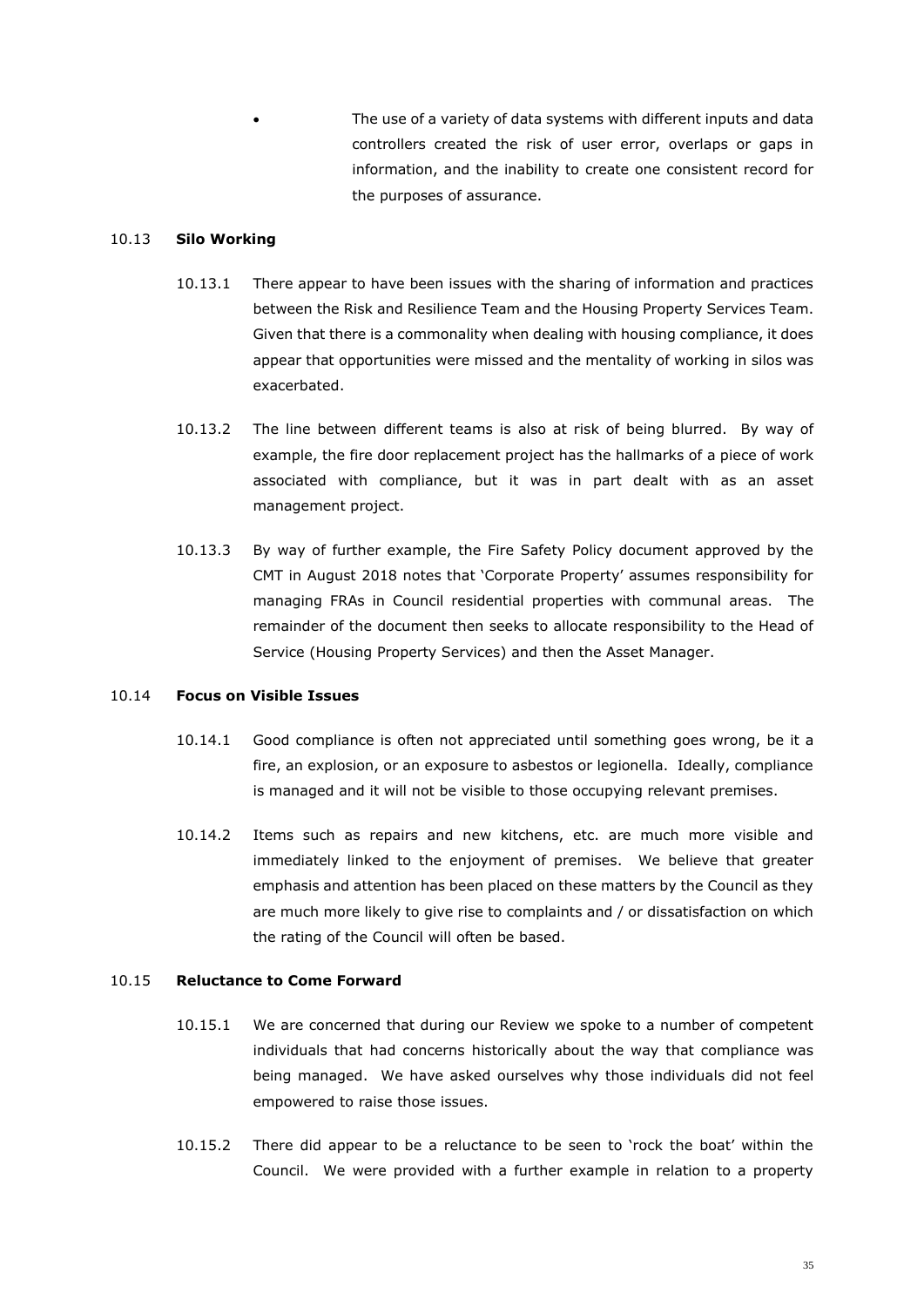within the Council portfolio that was suffering from poor maintenance. When the issues were finally uncovered, a report was found from many years prior detailing the same problems. It would appear that those involved in the original report had not felt the ability to communicate its findings to generate the necessary action.

10.15.3 Individuals within the Council have clear reporting routes to line managers, heads of services, the HR team and a whistleblowing line. Nevertheless, it has to be recognised that adapting to 'working from home' during 2020 created challenges to informal conversations and made 'joined up working' between different teams and individuals more difficult to achieve. We understand that the Council is underway with plans to support hybrid working.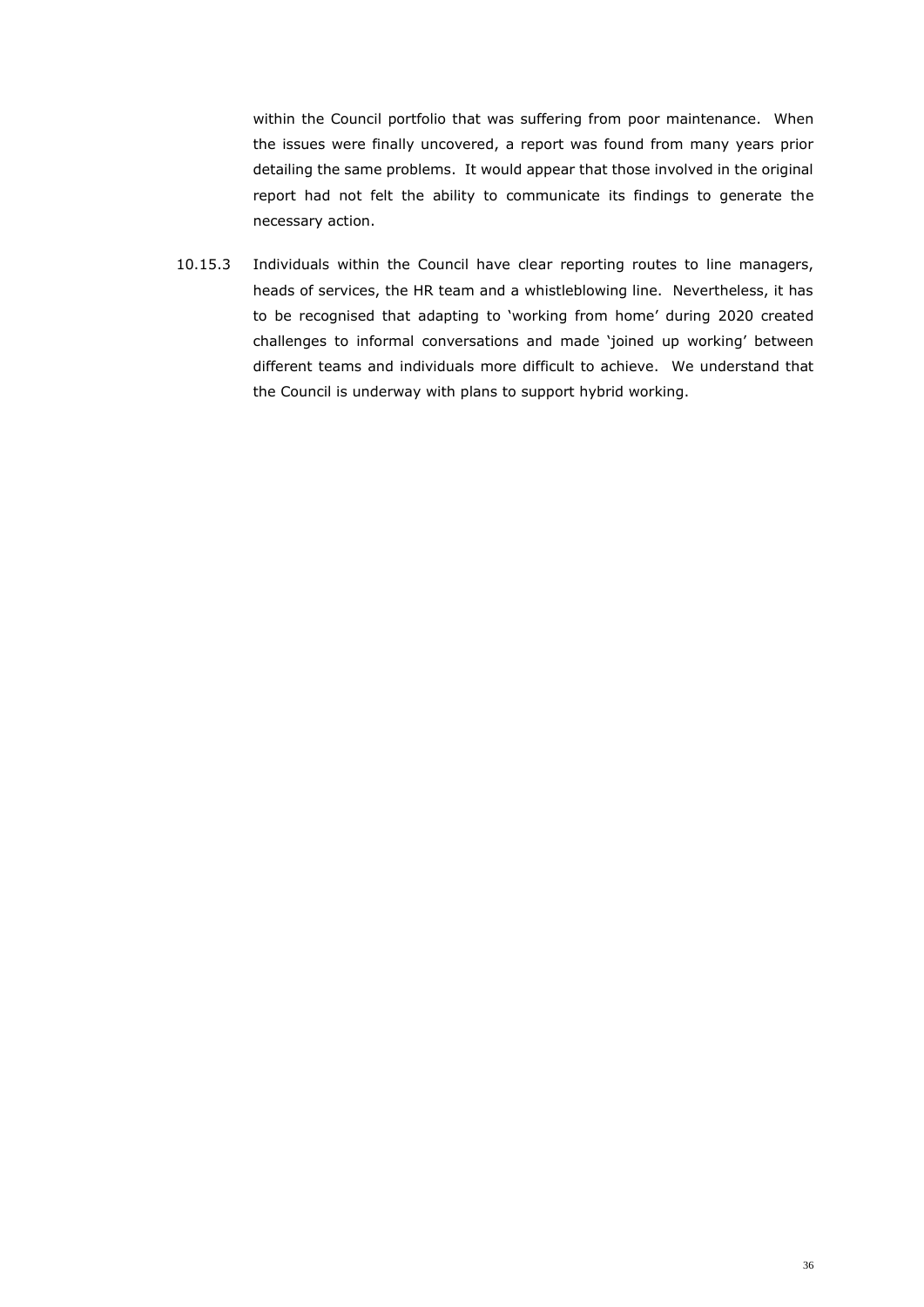## <span id="page-36-0"></span>11. **Current Compliance Process**

- 11.1 As part of our Review we have had cause to discuss the changes that have been implemented since the report made to the Regulator, as well as the changes planned to be implemented. Eversheds Sutherland was also instructed to assist with the original selfreferral to the Regulator, meaning that we have a good awareness of the Council's intention to achieve compliance and its ongoing improvement journey.
- 11.2 We summarise the primary recent changes below, as well as our views as to the suitability or sufficiency of the same.

#### 11.2.1 **Accurate housing register**

11.2.2 We are confident that through the work of the current Compliance Manager and the various contractors and assistants within the Council, there is now an accurate register of the property under the control of the Council, and the compliance status of the same.

#### 11.2.3 **Comprehensive reporting**

11.2.4 We have seen various copies of the Compliance Register produced by the current Compliance Manager. It is user friendly and we believe it to be more capable of interrogation that previous iterations generated within the Council.

#### 11.2.5 **Additional resource**

- 11.2.6 Whilst we believe that resourcing still remains a challenge within the organisation, it has been alleviated through the addition of personnel within the Property Services Team.
- 11.2.7 It is also helpful to see the instruction of support from ARK Consulting where personnel cannot be brought into the Council immediately.

#### 11.2.8 **Greater communication**

11.2.9 Whilst driven initially by the immediate response to issues being uncovered and the report to the Regulator, we have seen evidence of greater collaboration between the various teams with elements of housing compliance within their remit.

#### 11.2.10 **Enhanced reporting**

11.2.11 In the immediate aftermath of the report to the Regulator, there has been enhanced reporting of property compliance matters to the senior leaders within the Council, the Chief Executive in particular.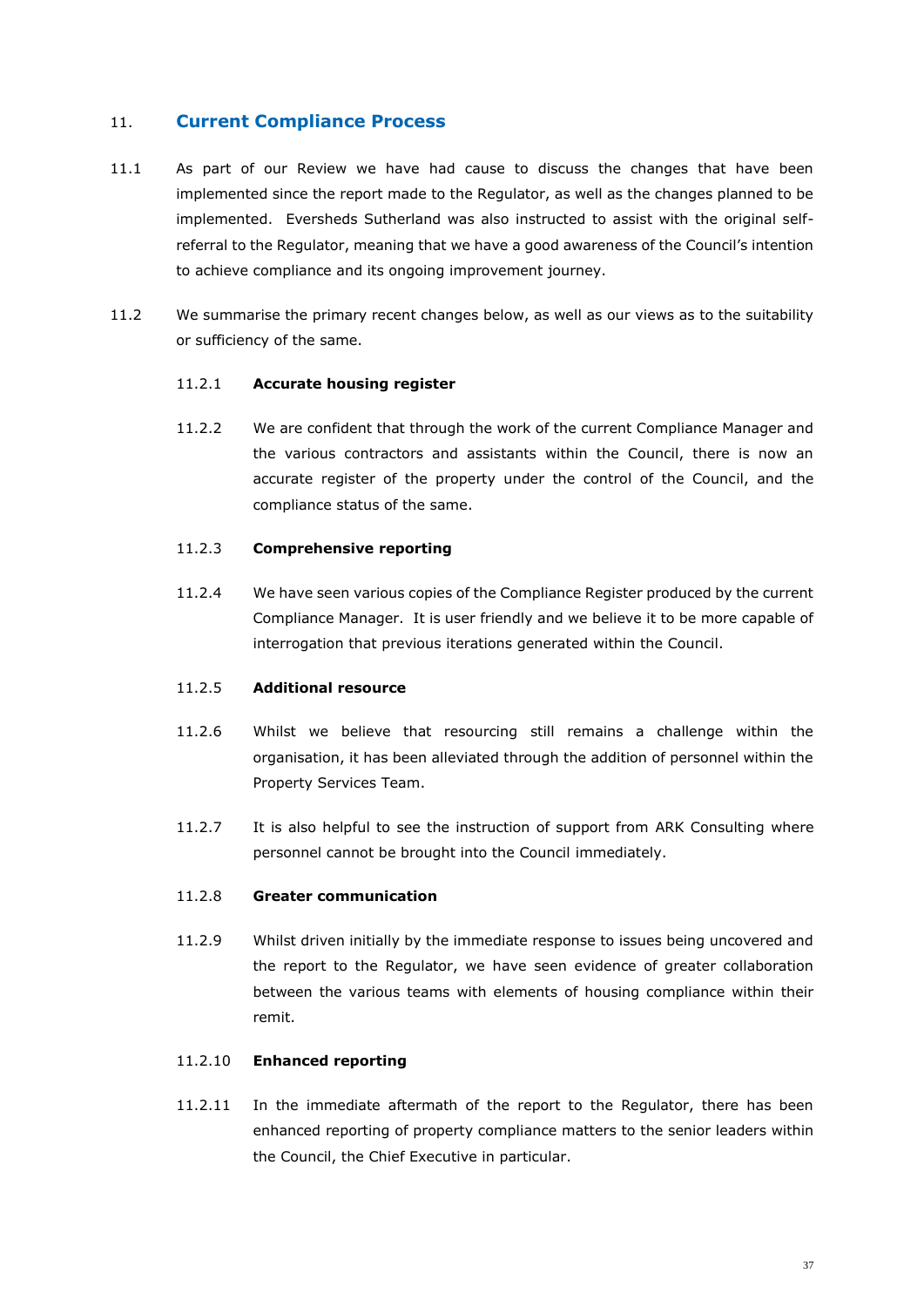11.2.12 Whilst this has to be viewed as a short-term measure to alleviate the various compliance concerns, we are hopeful that the senior team will continue with aspects of this communication channel.

## 11.2.13 **Improved competence**

11.2.14 We note that various members of the leadership within the Council have attended compliance awareness training sessions. Leaders are not required to have a detailed knowledge of legislation, but an awareness of what questions to ask to gain assurance is vital.

## 11.3 **Keeping Momentum**

- 11.4 Organisations are often at their most alert to compliance issues having just identified issues with it. There is an appreciation of its importance and a genuine desire to 'put it right'.
- 11.5 There is a risk in any organisation that enthusiasm wanes and memories fade, particularly as other matters take priority. We encourage the Council to address how it intends to retain the momentum behind housing compliance.
- 11.6 We understand that the Council has recently undertaken a review of its management structure. As with the integration of the Housing Trust, any such changes need to be carefully managed to ensure they do not distract from the management of compliance, or create gaps where failures could arise.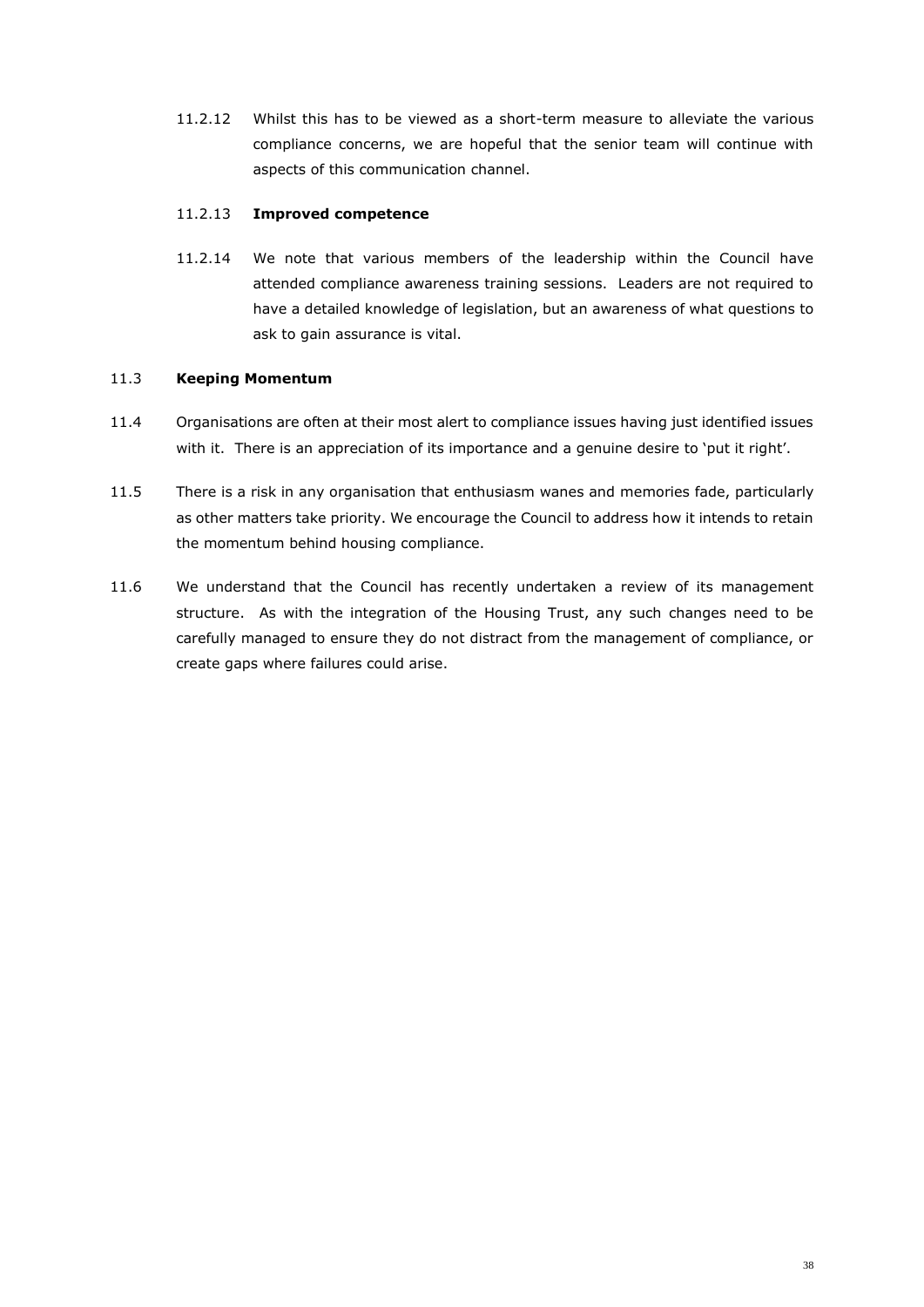## <span id="page-38-0"></span>12. **Glossary**

| <b>Term</b>          | <b>Meaning</b>                                        |
|----------------------|-------------------------------------------------------|
| <b>BDO Report</b>    | The report prepared by BDO in February 2020           |
| <b>CMT</b>           | Corporate Management Team                             |
| <b>Council</b>       | Welwyn Hatfield Borough Council                       |
| <b>FRA</b>           | Fire Risk Assessment                                  |
| <b>Housing Trust</b> | Welwyn Hatfield Community Housing Trust               |
| <b>HSE</b>           | Health and Safety Executive                           |
| <b>HSWA</b>          | Health and Safety at Work etc Act 1974                |
| <b>KPI</b>           | Key Performance Indicator                             |
| Order                | Regulatory Reform (Fire Safety) Order 2005            |
| Regulator            | Regulator for Social Housing                          |
| <b>Review</b>        | The review process undertaken by Eversheds Sutherland |
| <b>SIAS</b>          | Shared Internal Audit Service                         |